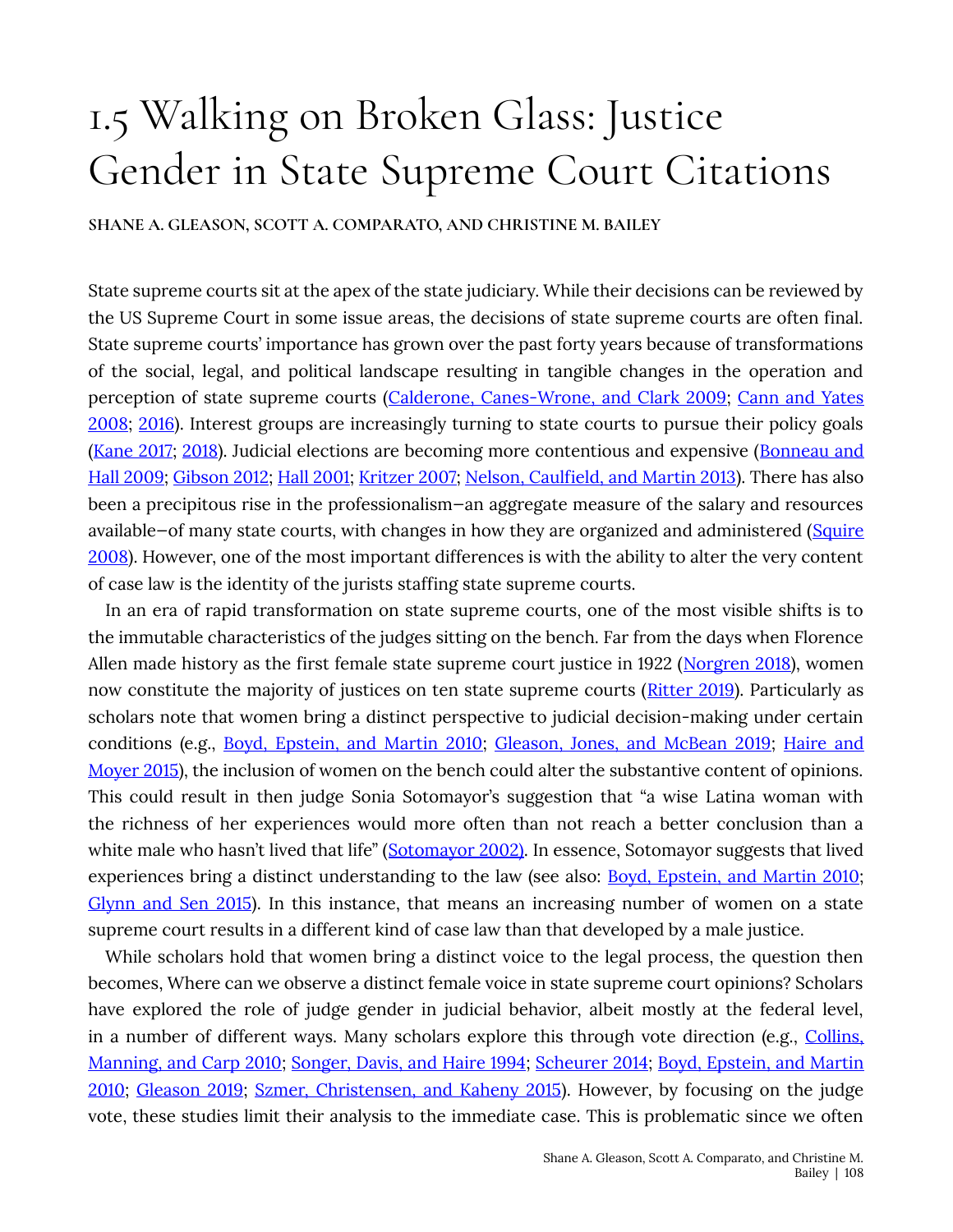care about decisions because of their impact beyond the case at hand. For instance, Roe v. Wade is often in the news because the core finding of that decision—namely, that the constitutional right to reproductive privacy is inclusive of abortion—shapes many subsequent decisions and the policy space available to legislatures. In other words, we care about Roe not because the Court split five to four, with Justice Brennan supporting Jane Roe and Justice Rehnquist supporting the State of Texas, but because it is a controlling precedent that shapes later decisions. To this end, had subsequent courts ignored Roe in the years after it was decided, we would likely not care very much about the decision today. Thus it makes sense for us to explore judicial impact through an analysis of how future courts respond to precedent.

Precedent can often be observed through citations. When an opinion is cited, it gives the author influence well beyond the immediate parties of the case at hand (**Fowler and Jeon 2008**) and shapes the options available to later courts deciding similar cases (Hansford and Spriggs 2006). It is important to distinguish that on state supreme courts, citations can come in two distinct forms: vertical and horizontal. When a justice writes an opinion, there are certain opinions that must be included. It would be exceptionally strange, for instance, for the Massachusetts Supreme Judicial Court to issue a ruling on marriage equality that does not reference *Goodridge v. Department of* Public Health, the case that made Massachusetts the first state to legalize same-sex marriage. In this instance, *���������* is a vertical citation. It was decided by the Massachusetts court and is therefore a binding precedent for the state supreme court and its inferior courts. But the need to cite *Goodridge* changes if we shift our focus to the Illinois Supreme Court. For Illinois, *Goodridge* is not a binding precedent; any decision to cite it is entirely at the discretion of the Illinois court. These latter citations, termed horizontal citations because they occur between coequal courts, are where we focus for the rest of the chapter. Citing a decision horizontally is not legally required and thus represents the cited court choosing to allow the decision of the cited court to shape its own case law. We now turn to an overview of previous work on horizontal citations. We then develop expectations about how opinion author gender might shape horizontal citations before subsequently testing our expectations.

## **Explaining Citations**

Citations spread between state supreme courts in much the same way that ideas about legislation spread between state legislatures. When Colorado and Washington implemented legalized recreational marijuana in 2012, several other state legislatures soon "copied" their approach. In brief, legislators learn from the experiences of other states and seek to emulate successful policies (Walker 1969; Berry and Berry 1990). State supreme courts likewise often turn to decisions made by peer courts rather than writing an opinion from scratch. Simply put, if another state supreme court has previously dealt with a legal issue, it makes little sense to "reinvent the wheel" when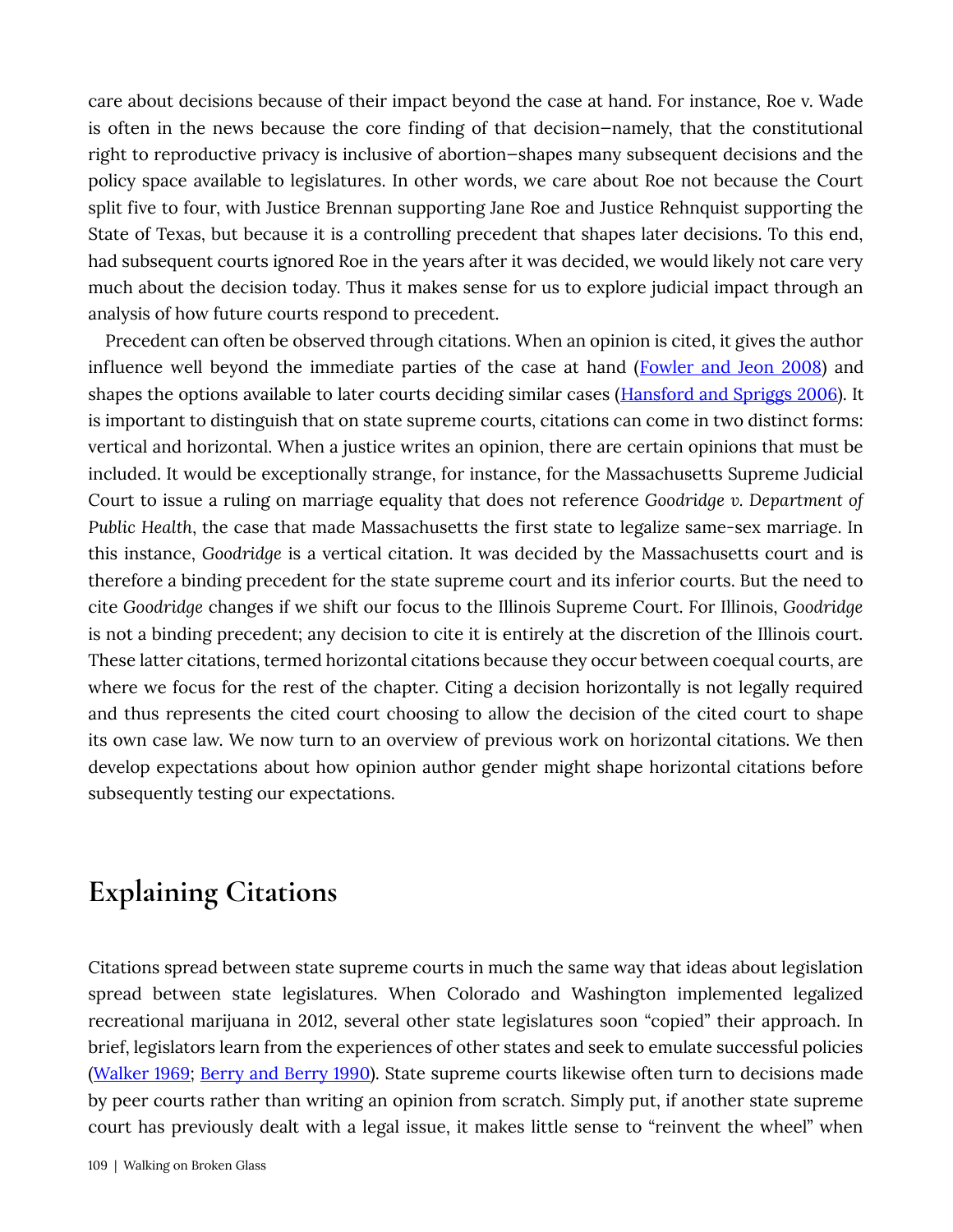a court can draw on a persuasive and successful framework developed by a peer court (Shapiro 1965; 1970). Of course, state supreme courts will not copy just any legal argument. A number of scholars note that state supreme courts utilize citations from courts that resemble them in some way and those with reputations for producing high-quality opinions. To use the language of citation scholars, courts often horizontally cite proximate and prestigious peer courts. It is important to note that proximity and prestige have predicted horizontal citations for nearly a century, from Mott's (1936) first study to the most contemporary update (Hinkle and Nelson 2016), despite considerable changes in the legal, political, and societal landscape (e.g., Fronk 2010). We now discuss proximity and prestige in turn.

Proximity follows the homophily principle; "birds of a feather flock together," and courts cite courts that resemble them either ideologically or spatially. For instance, it is likely that the New York Court of Appeals and the California Supreme Court will cite each other, as they are both relatively liberal states. Indeed, Merryman (1954) notes that California cites New York the most of any of its peers. By the same logic, it is unlikely that Utah and Oregon will cite each other, as there is a large ideological gap between the two. States that are spatially proximate or in the same legal reporter region are also more likely to cite each other. In terms of geographic proximity, we would expect Ohio and Pennsylvania to cite each other often, as they are physically close to each other and likely deal with many of the same legal issues (Caldeira 1985). The decisions of state supreme courts are also published in legal reporting volumes that group states by region rather than reporting the decisions of each individual state in their own volume. As a result, courts that are in the same legal reporter region historically cite each other if only because they almost surely had each other's opinions included in their law libraries. Of course, most legal research now takes place digitally rather than in physical books. While we might expect this effect to dampen the impact of reporter regions, they are still powerful predictors of horizontal citations in the twentyfirst century (Hinkle and Nelson 2016).

Prestige also predicts horizontal citations. A prestigious court is one that other legal actors (courts) see as authoritative (e.g., Corley, Collins, and Calvin 2011). Importantly, as Mott puts it, "It is axiomatic that some supreme courts are more influential than others" (1936, 295). While all state supreme courts are technically equal, some states are seen as more prestigious by their peers and are thus cited more frequently. The reasons for prestige differences may be attributed to the nature of the cases that the courts hear, the expertise of the court, or the resources available.

Hearing diverse or novel cases can increase a court's prestige. Caldeira (1983; 1985) finds that courts with more running feet of case law, higher state GDPs, and greater populations are more likely to be cited. Simply put, having more decisions results in a greater number of cases that can be cited horizontally. Hearing novel cases allows a court to increase its expertise in complicated areas of law that will then become attractive to other courts when they deal with these issues for the first time. For instance, the New Jersey Supreme Court is a leader in education finance decisions, partially because New Jersey was one of the first state supreme courts to deal with education finance and did so repeatedly. By necessity, New Jersey became a leader. When other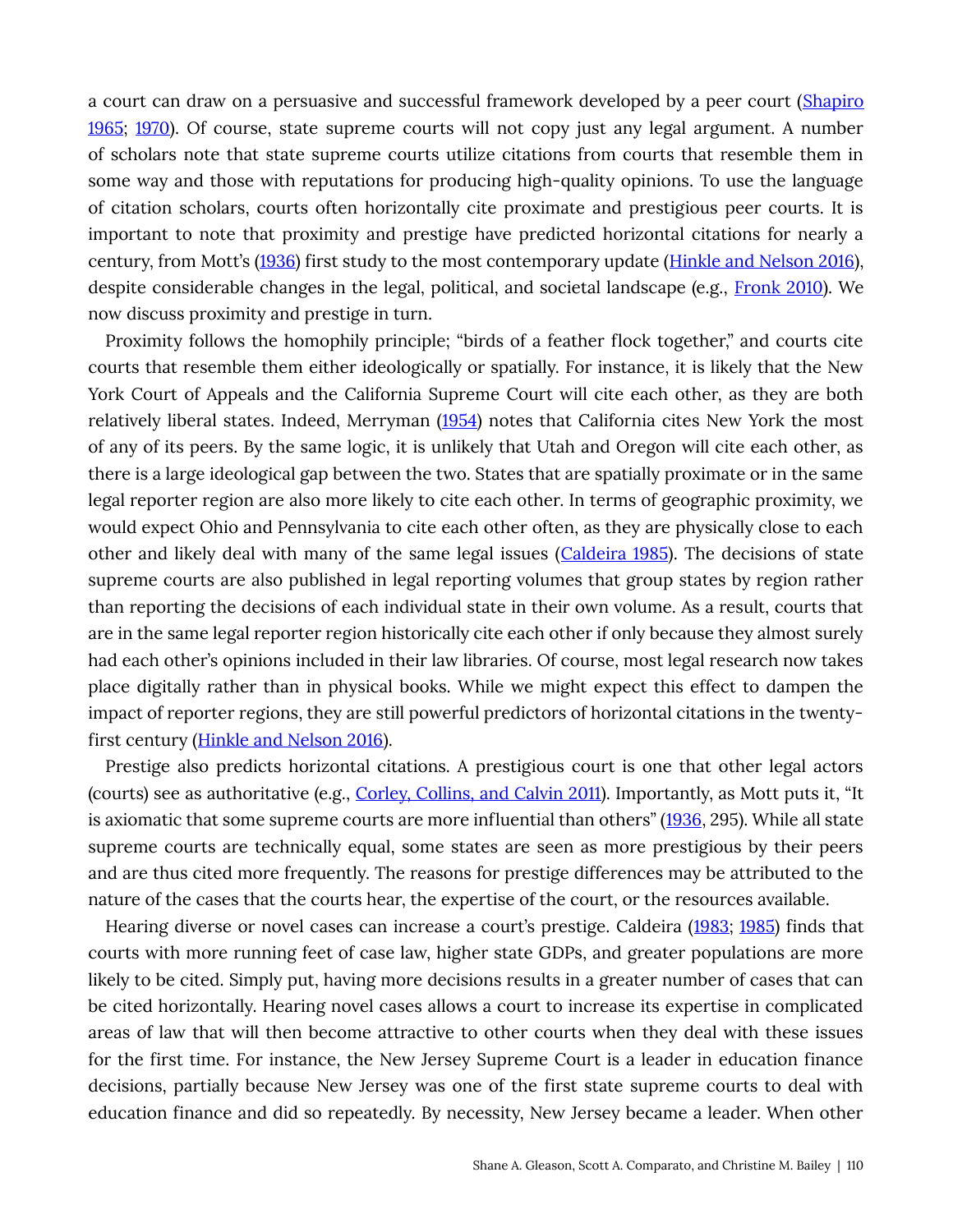courts were faced with education finance decisions of their own, it made sense to draw on the prestige New Jersey had developed in the area rather than creating a new decision from the ground up (e.g., Gleason and Howard 2015). Of course, if a court has a large body of case law and hears novel cases, it must still produce quality opinions that other courts want to cite. If a court has few resources, it will be hard-pressed to produce nuanced and persuasive opinions that other courts find attractive. A court with few resources likely has a heavy docket and little administrative support staff. As such, the opinions it produces generally lack nuanced legal reasoning. Those opinions will not be attractive to peers in other states. Conversely, one of the reasons the California Supreme Court is a network leader is because it has a discretionary docket and ample law clerk support to produce nuanced opinions (Hinkle and Nelson 2016; Squire 2008).

The literature on state supreme court citations demonstrates that citations are often the product of proximity and prestige. Importantly, however, this literature focuses on the primacy of courts over judges. This is problematic, as a core assumption of judicial behavior is that the identity of the judge shapes outcomes. For instance, the reason Justice Thomas often votes conservatively is because he is conservative (e.g., Segal and Spaeth 2002). By the same token, Justice Ginsburg is such an ardent supporter of women's rights because of her lived experience as a female attorney who entered the legal profession in the 1950s (Haire and Moyer 2015; Norgren 2018). Likewise, the reason opinions by Chief Justice Marshall hold such sway two centuries after he wrote them is because of his stature as a jurist rather than the fact that the opinions were issued by the Supreme Court. Indeed, opinions written by Justice Washington, which we rarely see discussed, were also issued by the Supreme Court in the same era Chief Justice Marshall served.

While these are, to us, excellent reasons to add a judge-centric component to models of citation activity, the court-centric approach in state supreme court citation literature is likely driven by the sheer difficulty involved in obtaining information about state supreme court opinions in general and the justices who author them in particular. However, recent work by Hinkle and Nelson (2016) and Hall and Windett (2013) has ushered in a virtual treasure trove of data on state supreme court decisions and the justices who author them. In particular, Hinkle and Nelson (2016) provide information on every citation made by state supreme court justices in 2010, and Hall and Windett (2013) obtain case-level information, including the identity of the justice who authors the opinion, from 1994 to 2010. These data make it possible for scholars to move from exploring court-level explanations for horizontal citations to individual-level factors. However, in order to properly utilize these data, we need to formulate expectations about how justice-level factors shape citations.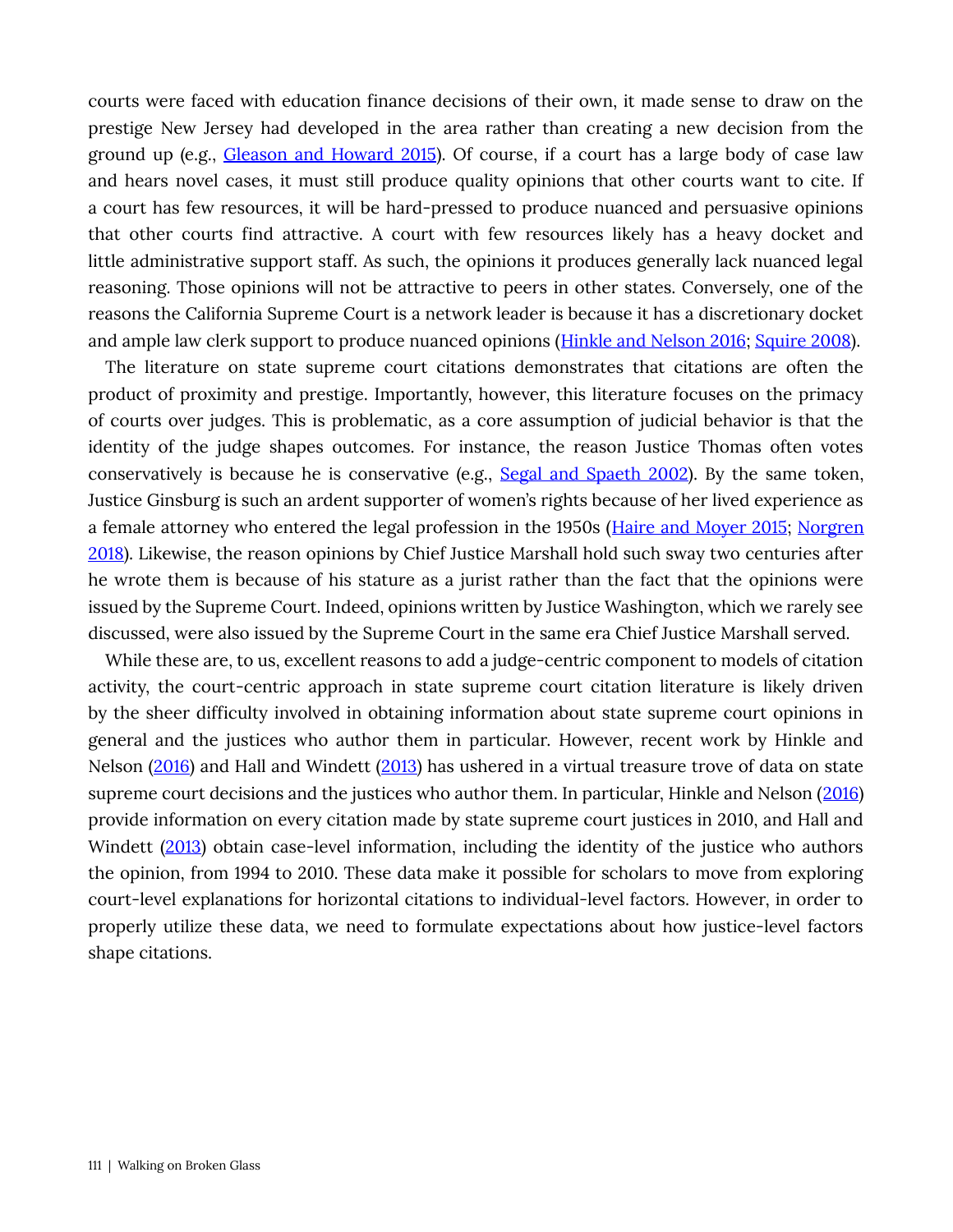# Toward a More Identity-Based Account of Horizontal **Citations**

There is no existing work on how justice-level factors drive horizontal citations on state supreme courts, but there is literature on horizontal citations between federal appellate court judges. Just as state supreme courts often cite each other horizontally, so too do federal courts of appeals judges. Precedent handed down by the Seventh Circuit Court of Appeals is binding on federal district courts within the Seventh Circuit (for instance, the Southern District of Illinois) and on the Seventh Circuit itself. It is often the case, though, that federal appellate court judges will cite their colleagues on other circuits. Importantly, this is a horizontal citation that is akin to a state supreme court citing a decision issued by a peer court in another state. Much like on state supreme courts, horizontal citations between federal appellate court judges are driven by proximity and prestige (Choi and Gulati, 2008; Landes, Lessig, and Solimine 1998; Anderson, 2011; Klein and Morrisroe, 1999; Cross, 2010). This literature typically looks at proximity and prestige in a manner that is fairly consistent with the literature on state supreme courts. Judges who are ideologically similar are more likely to cite each other. Indeed, the most ideologically extreme judges are less likely to be cited—likely because they are ideologically proximate to so few of their peers (Landes, Lessig, and Solimine 1998). Likewise, judges who have built up an extensive body of case law are more likely to be cited than freshman judges for the simple fact that the former have a larger body of work with which to build a prestigious reputation (Cross 2010). While this provides a dynamic foothold for extending state supreme court citation studies, we draw on recent work on diversity in the political realm generally and the legal sphere specifically, suggesting that immutable characteristics might drive the way judges evaluate their peers.

There are a number of different angles from which scholars could explore citations between state supreme court justices, including their lived experiences (Glynn and Sen 2015) and social contacts (Heinz et al. 1993). However, we choose to focus on immutable characteristics. Whereas life experiences can change with time and chance encounters or a faux pas can alter social interactions, immutable characteristics are more permanent. In particular, we focus on the role of opinion author gender in horizontal citations. Ample literature suggests that women experience the legal profession differently than their male peers (Haire and Moyer 2015; Gleason 2019; Gleason, Jones, and McBean 2019; Norgren 2018), and these experiences can determine which women ascend to the top of the legal profession (Baker 2003). Examining gender is all the more attractive considering the growing gender diversity of state judiciaries.

At a time when some of the earliest studies of citation patterns were appearing (see Mott 1936), female judges were exceptionally rare on state supreme courts. This would remain the case well into the late 20th century when others revisited the topic (see Caldeira 1983, 1985) but by the time the work of Hinkle and Nelson (2016) appeared, the state judiciary had become remarkably diverse. Female judges are now common on both state and federal benches (Szmer, Christensen,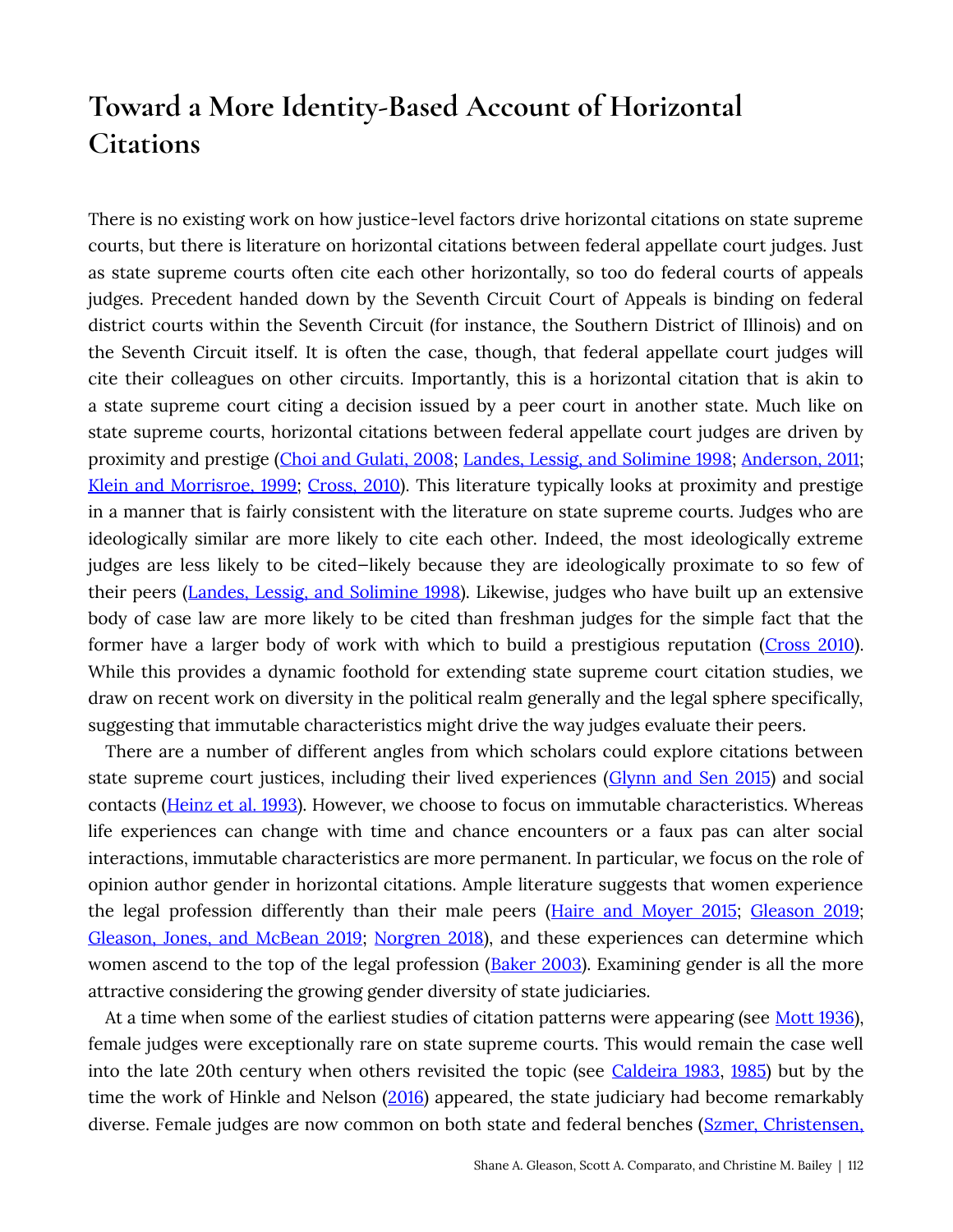and Kaheny 2015; Slotnick, Schiavoni, and Goldman 2017). Indeed, they hold the majority in nearly 20 percent of all state supreme courts (Ritter 2019). Importantly, at all levels of the judiciary, female judges and bring a distinct voice that shapes case law and judicial behavior in subtle ways. For instance, Boyd (2016) finds that female judges are more likely to grant motions than their male counterparts. More germane to appellate court work, Songer, Haire, and Davis (1994) note that female judges decide more liberally in some issue areas. Importantly, Scheurer (2014) notes that female federal appellate court judges are more likely to take on a "different voice" after they reach a critical mass on a given bench (see also Collins, Manning, and Carp 2010). That is to say, when there are more women on a court, it is more likely that women's distinct perspective will appear in decisions (e.g., Kenney 2002). This perspective can translate into the language used in the opinion (Gleason, Jones, and McBean 2019) and thus shape the range of options available to future courts adjudicating similar cases (**Hansford and Spriggs 2006**).

Scholars are increasingly cognizant of the role gender plays in political and legal outcomes. However, this literature presents somewhat mixed findings. While women are held to a double standard in political and social roles (Szmer, Sarver, and Kaheny 2010; Rhode 1994; Jones 2016; Gleason, Jones, and McBean 2017), women who ascend to the bench are generally seen as more qualified (Gill and Eugenis 2019; Pearson and McGhee 2013). This is perhaps because, in order to reach this level of the judiciary, female attorneys must truly excel in order to succeed in a maledominated profession (Norgren 2018). Accounts of early female judges, both memoir based and scholarly, stress that women had a considerable uphill climb. By definition, those who did succeed were among the best justices (e.g., Abramson et al. 1977). Thus it is reasonable to expect that an opinion written by a female justice should be seen as more prestigious than one authored by a male justice.

Our proposition finds support in previous work on voters' preferences for both male and female candidates. Voters do not hold female candidates to a different standard than male candidates or exhibit outright sexism. However, the traits that voters find desirable in candidates are less common among women (Teele et al 2018). Not surprisingly, then, women are less likely to run for office (Fox and Lawless 2005), but the average woman who does run is more qualified than the average male candidate (see Anzia and Berry 2011). Moreover, female candidates tend to be more sophisticated than their male counterparts (Niven et al 2019). However, women who run typically do so against more qualified candidates (Milyo and Schosberg 2000). Thus women are less likely to run for office, and those who do are more qualified and face stiffer competition. As such, women who make it into office are likely extremely qualified (e.g., Pearson and McGhee 2013). Voters appear to be aware of this, tending to prefer female state supreme court candidates under certain circumstances (Gill and Eugenis 2019).

Given that women face a more difficult path to office relative to their male counterparts (Teele, Kalaa, and Rosenbluth 2018), and those women who do become state supreme court justices are likely more qualified than their male counterparts (Pearson and McGhee 2013), it is possible that female justices' peers see the opinions they author as more persuasive than those written by men.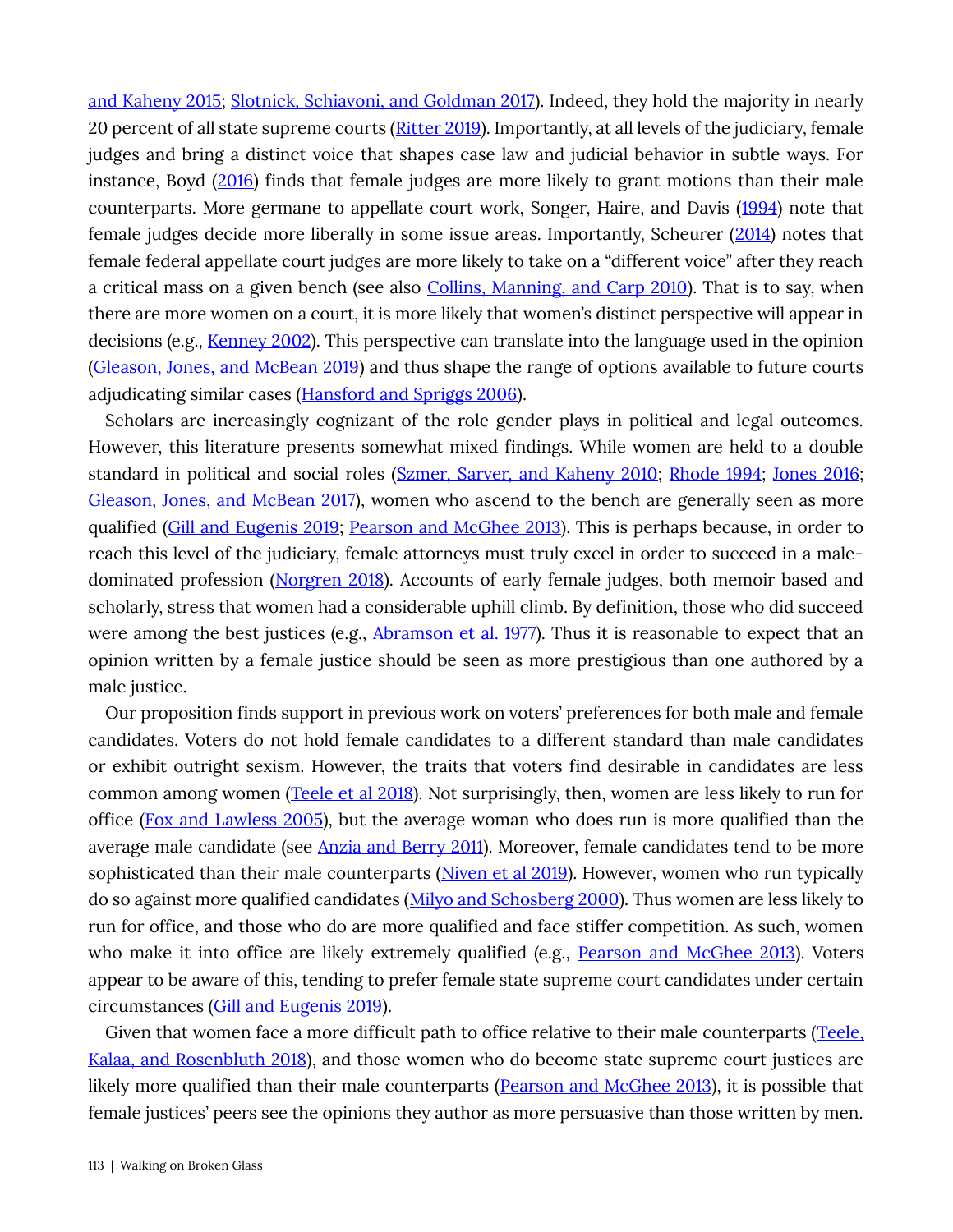This would then increase the probability that their peers will view opinions written by female state supreme court justices as attractive horizontal citations. Accordingly, we expect that opinions authored by female state supreme court justices will be cited more frequently than those written by men.

## Data and Methods

In order to explore the extent to which opinion author gender shapes the citation of state supreme court precedent, we combine two unique databases to measure the total number of times each justice who served between 1995 and 2010 is cited in 2010. Of course, with just one year of data, we are limited by how much we can generalize our findings. However, we feel that since there is no work on this topic, our work here represents an important first snapshot. We do so by drawing on previous data sets created by Hinkle and Nelson (2016) and Hall and Windett (2013). Hinkle and Nelson (2016) provide data on all citations made in the 2010 term, and Hall and Windett (2013) provide case-level information on all state supreme court decisions from 1994 to 2010. Importantly for our purposes, this includes the name of the opinion author. We augment these two databases with our own original research into the gender of all 727 justices who served on state supreme courts between 1995 and 2010.

Hinkle and Nelson (2016) use text-scraping software to extract every citation state supreme courts made in the 2010 term. Of course, the vast majority of these citations are vertical citations to a court's own case law or that of its inferior courts. We drop these vertical citations and instead focus on just the horizontal citations for the reasons stated above. There are 1,897 horizontal citations made across all state supreme court opinions in 2010. But then the question becomes, Which justices are getting horizontally cited? Hinkle and Nelson's (2016) data give us the citation information for each cited decision, but they do not tell us who wrote the opinion. Fortunately, we can use Hall and Windett's (2013) data to supply the identity of the justice who wrote the cited opinion.

Hall and Windett's (2013) data provide information on all 115,067 signed state supreme court decisions from 1995 to 2010. Using the case citation, which is common to both Hinkle and Nelson (2016) and Hall and Windett (2013), we are able to create a count for the total number of times each decision is cited. Of course, since we are primarily interested in the opinion author rather than the opinion itself, we then use the justice name variable in Hall and Windett (2013) to count the total number of times each of the 727 justices who served from 1995 to 2010 are cited in 2010.

The total number of citations received by each justice constitutes our dependent variable. This count variable ranges from 0 to 15. Looking at the distribution of citations displayed in figure 1, it is clear that most judges receive no citations, whereas a relatively small number of justices receive a disproportionate share of horizontal citations. But since we are interested in knowing whether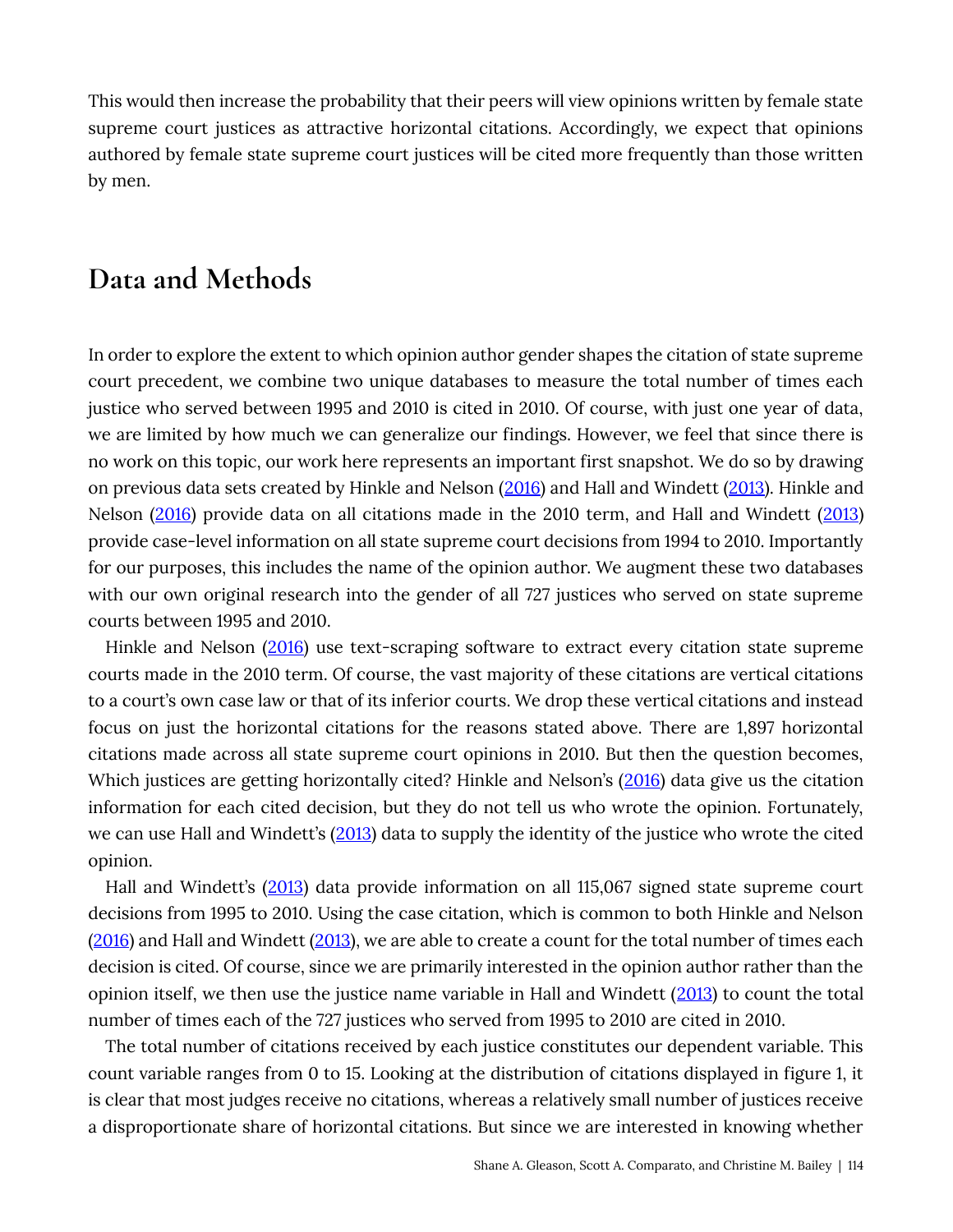women are more likely to be cited, it is necessary to construct our primary dependent variable, which notes whether a given justice is male or female.



Figure 1: Total Horizontal Citations Received by Justices

Our main independent variable is a binary measure of whether a given justice is male or female. To create this measure, we first use the Hall and Windett's (2013) data to create a list of all state supreme court justices who served from 1995 to 2010. We then examine state supreme court websites and news accounts to determine whether a justice is male or female. We do so by looking for pronouns (e.g., "Justice X served on the law review during her time in law school" or "Justice Y and his family enjoy hiking"). The variable is coded 1 if a justice is female and 0 if a justice is male. After creating this measure, we rerun our histogram from figure 1, but this time we differentiate between male and female justices. This is displayed in figure 2. The left panel depicts citations to male justices; the right panel depicts citations to female justices. It appears that female justices are perhaps more likely to be cited than male justices. However, a visual inspection of a histogram can be deceiving. It could be that female justices in our data are cited more frequently by random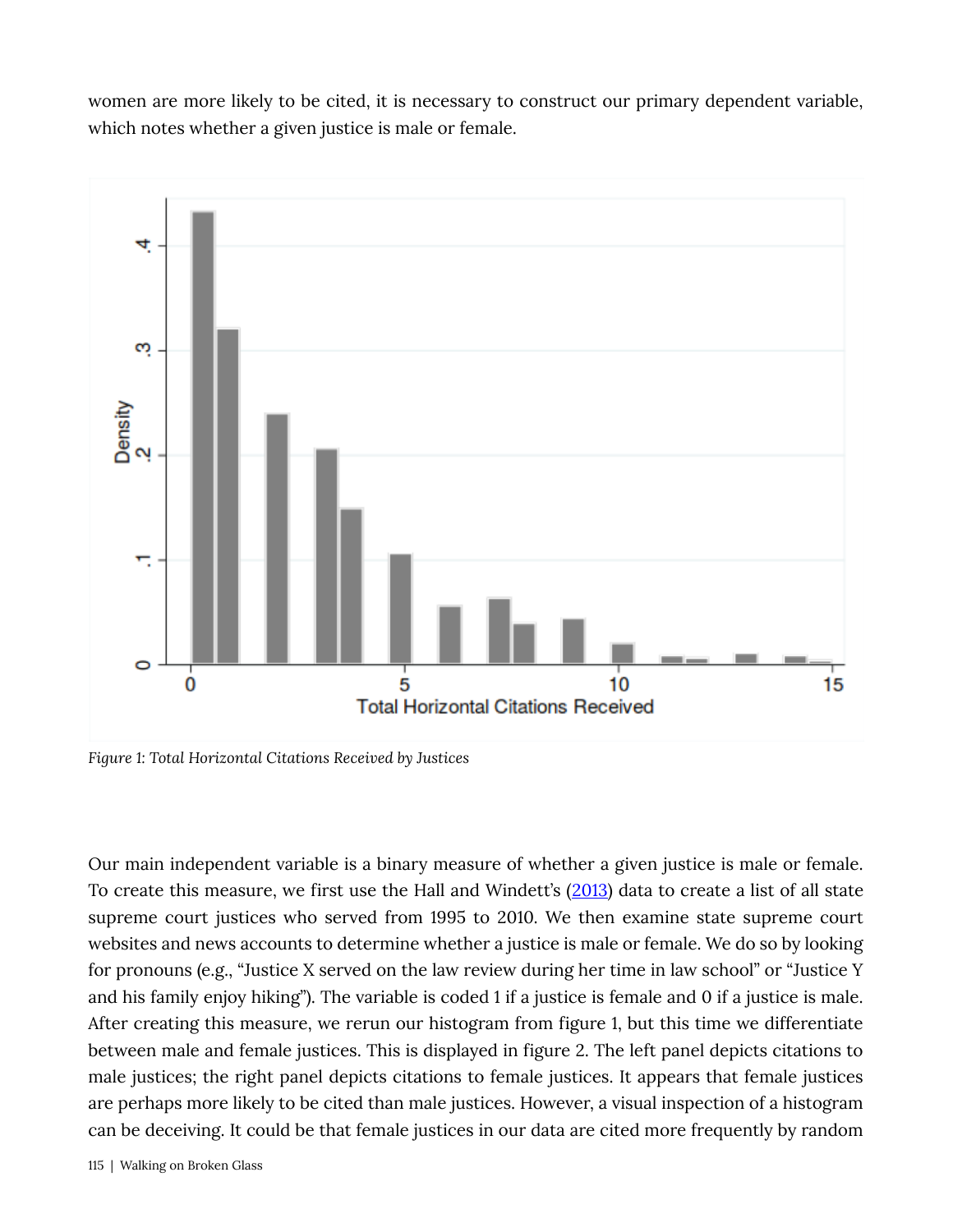chance. We address this possibility by running a t-test that measures whether a relationship (in this case, our observed propensity for female justices to be cited more than male justices) is due to random chance or a statistically significant difference. Our t-test confirms that female justices are more likely to be cited than male justices ( $p = 0.00$ ).



Figure 2: Total Horizontal Citations Received by Justices by Gender

While the histograms and t-test seem to support our contention that female justices are more likely to be cited horizontally than male justices, we must still account for existing explanations of proximity and prestige. A histogram merely models the distribution of data, and a t-test assesses for statistical significance between just two variables. Could it be that female justices are just more likely to serve on ideologically moderate courts? Or that male justices tend to be on courts with low resources? If either of those propositions is true, then the conclusions we drew are spurious, and the relationship we attributed to justice gender is actually a function of ideological proximity and professionalism prestige. Fortunately, we can follow the lead of Hinkle and Nelson (2016) and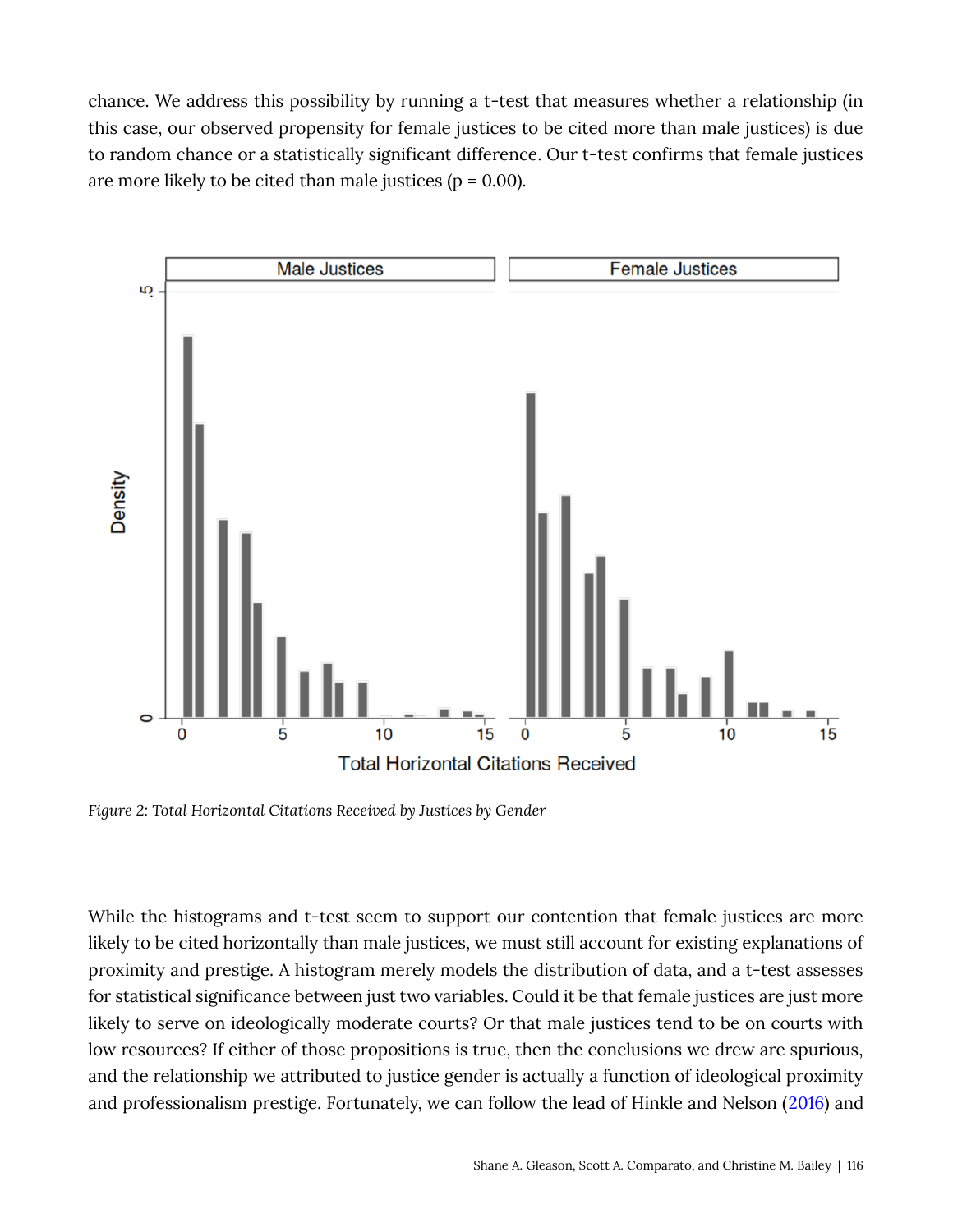utilize a negative binomial regression model to explore whether female justices are more likely to be cited while accounting for existing explanations of proximity and prestige.

A negative binomial model resembles an ordinary least squares regression model, but it allows for the dependent variable to be a count (e.g., zero citations, one citation, eight citations) rather than a continuous measure as required by ordinary least squares models (e.g., −\$20.03 in the bank, \$115.67 in the bank). Of course, in order to run the negative binomial model, we need to specify control variables that account for the proximity and prestige explanations suggested by previous research. By including control variables, we ensure that we account for how proximity and prestige shape horizontal citations to state supreme court justices at the same time we test for whether female justices are cited more frequently than male justices.

We note proximity via a measure of state political ideology. That is to say, we expect state supreme courts to cite justices on courts that resemble their own ideologically. So we would expect Massachusetts to cite Illinois (both liberal states). We would not expect Illinois to cite Texas much (a conservative state). We create this measure via the Berry et al. (1998) state ideology scores. These scores create a measure from 0 (most conservative) to 100 (most liberal) at the state level. This allows us to move beyond simply calling a state liberal or conservative. This is a good thing, because while both Texas and Wyoming are conservative, Wyoming is a fair deal more conservative than Texas. Importantly, Berry et al. (1998) create scores for both the general public and government institutions. To illustrate this, in 2000 Illinois' voters have a score of 54, which indicates that they lean slightly liberal. Illinois government institutions have a score of 40 in 2000, which demonstrates that they are considerably more conservative than the voters. Since state supreme court justices likely want to retain their jobs, we use the ideology score for the actor most responsible for the justices' continued tenure. In states where justices are elected in some form, this is public ideology. For states where justices are appointed, this is elite ideology. We then calculate the state's ideological distance from a purely moderate position (which would be 50 in the Berry et al. scores) by taking the absolute value of the state's Berry et al. (1998) score for the state supreme court's primary principal in the year the opinion was written. We expect that when the state issuing a decision is in a more ideologically extreme state, it will be less likely to receive citations, as it will be ideologically proximate to fewer peers (e.g., Cross 2010).

We include several measures of prestige. Chief among these is court professionalism. Simply put, a court that has ample resources will be able to produce nuanced opinions that are attractive to other state supreme courts. Much like Hinkle and Nelson (2016), we measure this with the index developed by Squire (2008). Prestige also comes from having specialized case law. Since hearing a diversity of cases enhances specialization, we note this in much the same way as Caldeira (1985) via the log of the state GDP and the population for the issuing court. The logic here is that states with higher GDPs will experience growth in their business sector, which leads to new and diverse litigation. Take, for instance, New York. Since New York is the home of Wall Street, it often hears new and innovative cases. So if New York hears a novel intellectual property case, other states will likely turn to that decision when they deal with similar topics later on. Much the same logic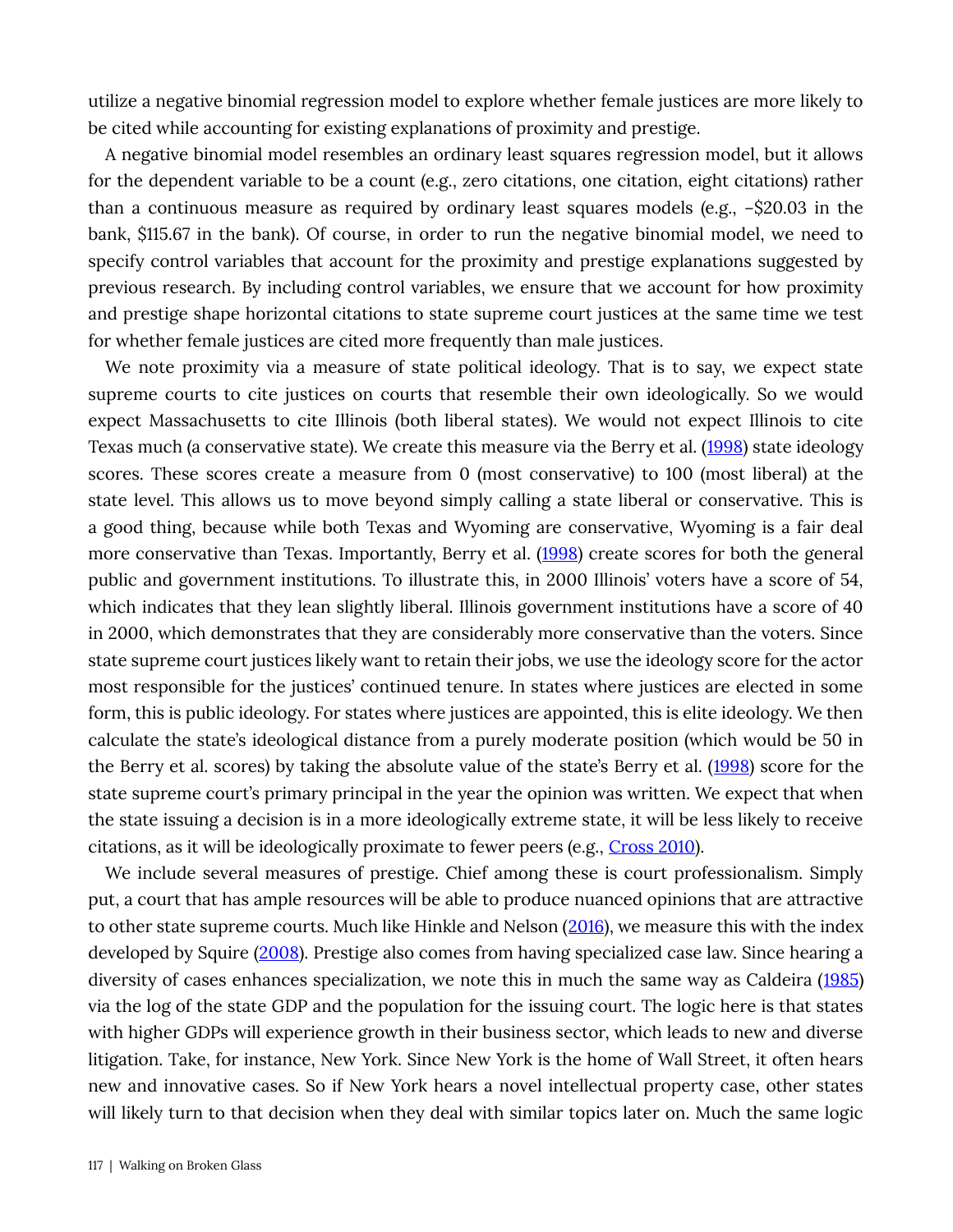applies when a state's population grows, as new questions about zoning, government services, and social interactions are likely to arise. Since numerous scholars note selection mechanism impacts eventual citation, as different selection mechanisms may attract different kinds of candidates (Fox and Lawless 2005) and thus perhaps change the way opinions are written (Caldeira 1985; Hinkle and Nelson 2016), we include a dichotomous measure noting whether the issuing court seats its members via popular election. This measure is set to 1 for elected courts and 0 otherwise. Since opinions have more opportunities to be cited over time, we include a count of a total number of years in which a judge's decisions existed in the universe of cases. We do so by subtracting the first year a judge authored an opinion between 1995 and 2010 from 2010.

#### **Results**

Our results, presented in table 1, indicate that decisions written by women are more likely to be cited than decisions written by men. This provides support for our primary expectations. Additionally, some of our prestige control variables are significant. This demonstrates that while previous work utilizes proximity and prestige to explain horizontal citations, scholars must account for the gender of the justices being cited as well if they wish to arrive at a more complete understanding. We now turn to a detailed discussion of our results. Since negative binomial results are unintuitive, we discuss our results in terms of incident rate ratios.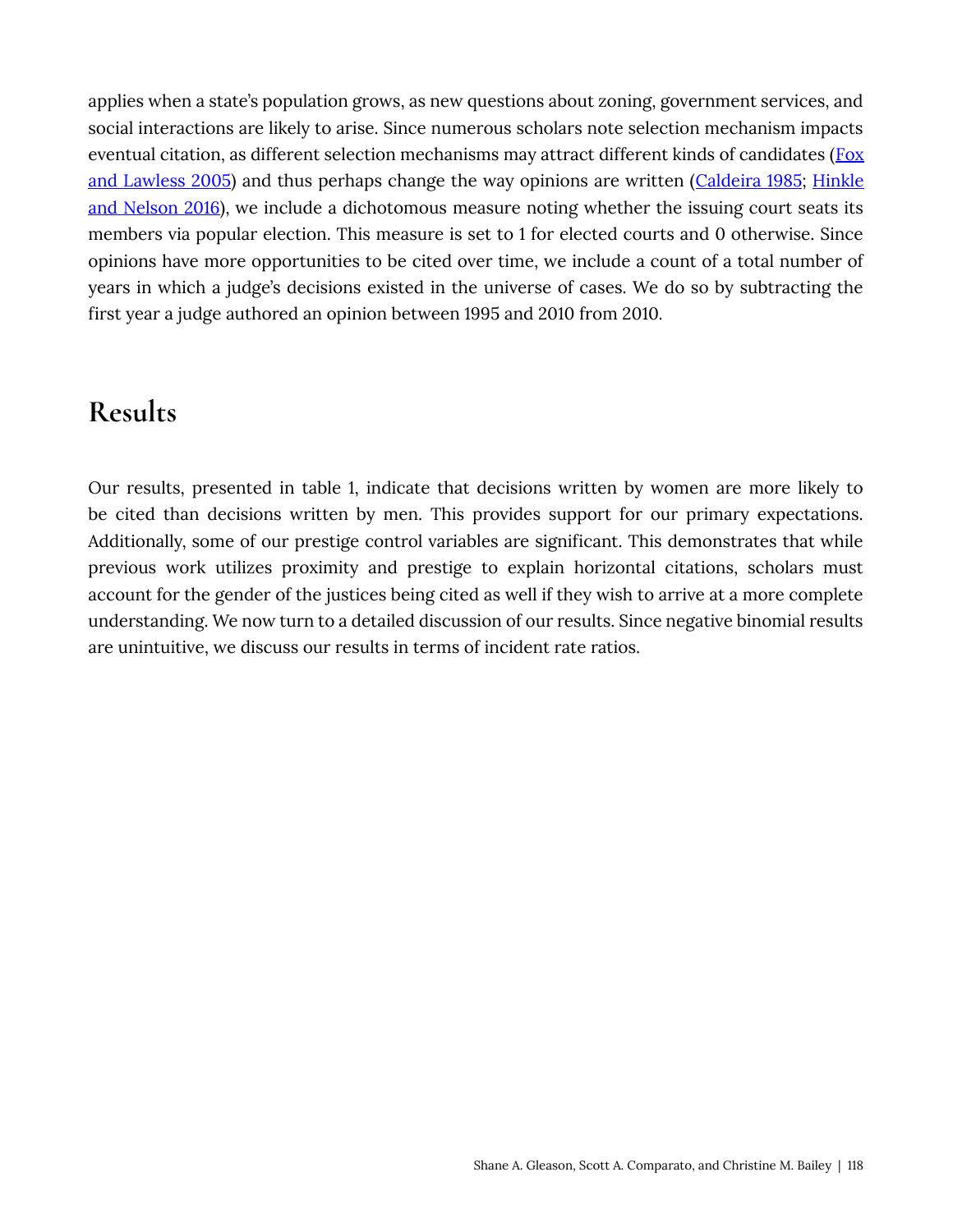| Variable               | Coefficient | <b>Standard Error</b> |
|------------------------|-------------|-----------------------|
| Female Justice         | $0.221*$    | 0.081                 |
| Court Ideology         | $-0/003$    | 0/006                 |
| Logged GDP             | $1.320*$    | 0.249                 |
| Logged Population      | $-1.426*$   | 0.284                 |
| Court Professionalism  | 0.100       | 0.492                 |
| <b>Elected Justice</b> | $-0.207***$ | 0.111                 |
| Years in Data          | $0.102*$    | 0.009                 |
| Contant                | $-4.052*$   | 1.094                 |
|                        |             |                       |
|                        |             |                       |
|                        |             |                       |
| Alpha Coefficient      | 0.597       |                       |
| Observations           | 727         |                       |
| Chi 2                  | 213.34      |                       |
|                        |             |                       |

Standard errors clustered on state supreme court

\*: p=0.01, \*\*: p=0.05, \*\*\*: p=0.10

Decisions written by women are more likely to be cited than those written by male justices. When a justice is female, the incident rate that she will be cited horizontally increases by 1.25, all else being equal. We also find that a one standard deviation increase in the state GDP increases the incident rate ratio for citation by 1.730, from 3.743 to 4.073. We note that as the population of the state increases, the probability that its decisions will be cited actually decreases. A one standard deviation increase in logged population decreases the incident rate of horizontal citation by 0.280, from 0.268 to 0.240. We also note that justices serving on elected courts are more likely to be cited. Serving on an elected court increases the incident rate of citation by 0.813 relative to appointed courts. Finally, each additional year a justice has opinions in our data set increases the incident rate of citation by 1.108.

#### Discussion

The stereotypical image of a judge is male. When women first entered the legal profession, they faced fierce pushback (Norgren 2018), and those who did ascend to the bench, by definition, had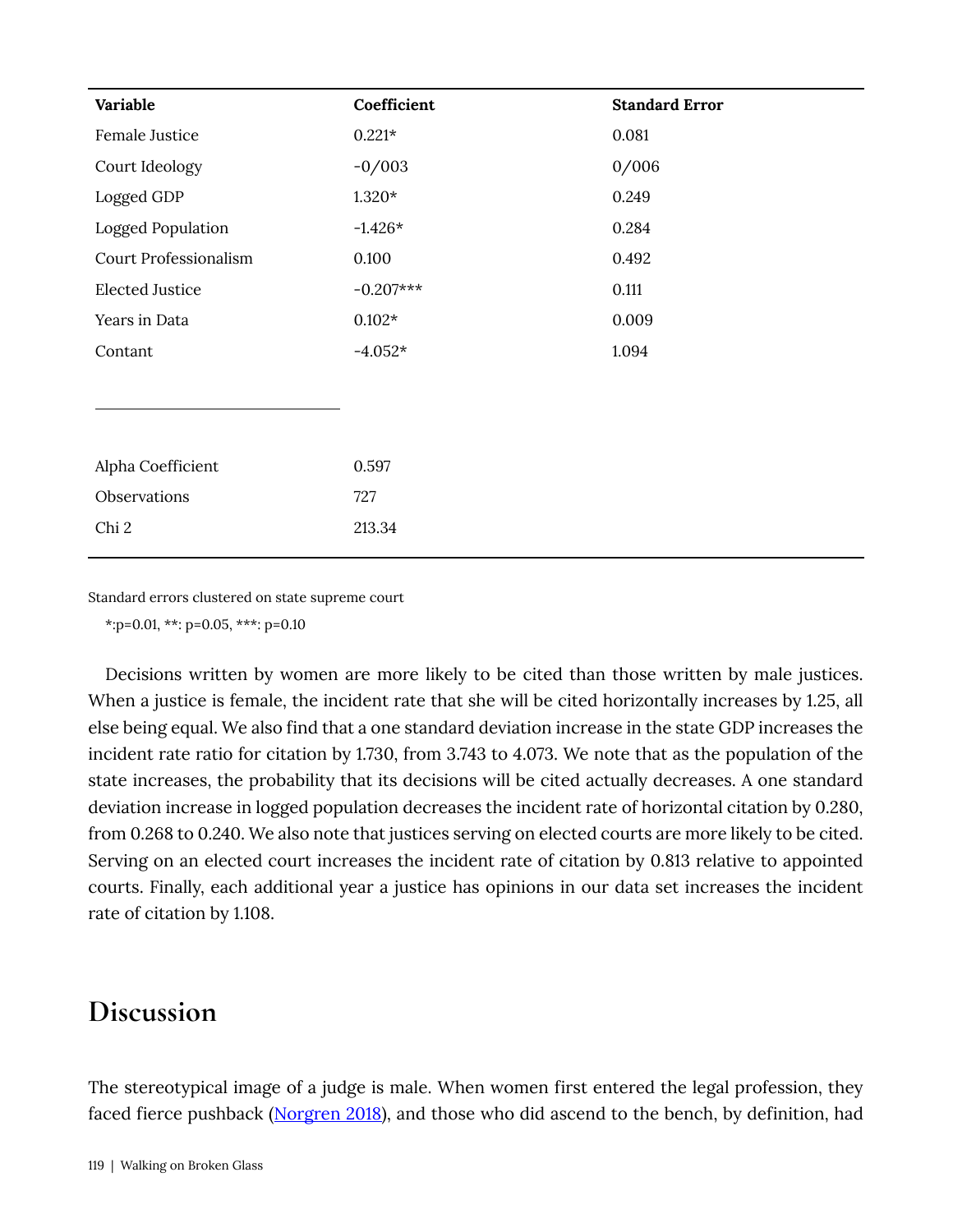to be among the best (e.g., Abramson et al 1977; Haire and Moyer 2015). Now, slightly less than a century after Florence Allen became the first female state supreme court justice when she joined the Ohio Supreme Court in 1922, women increasingly occupy seats on state courts of last resort, and their opinions are cited horizontally more frequently than those authored by their male counterparts. This indicates that women are seen as more prestigious in the citation network. The literature from trailblazer women judges and women on the campaign trail suggests that this is because of the adversity female justices have to overcome to reach the bench (e.g., Norgren 2018; Haire and Moyer 2015). While we have answered the question we set out with, our results give rise to a number of new questions that should be explored more fully by future studies. We now turn to a brief overview of our findings and how future scholars might expand them.

We focus on horizontal citations because of their purely discretionary nature. Much of the literature on horizontal citations over the past eighty years finds that horizontal citations are the product of proximity and prestige. Importantly, however, we only find that prestige-based explanations are significant; ideology is not. Of course, we could argue that opinion author gender is a form of prestige. Still, the reasons why ideology is not significant are not entirely clear. It is possible, for instance, that the role of ideology is based not on the relative moderateness of the cited justice's court but on the distance between the citing court and the cited court. By changing the specification of our model, future studies may be able to present a more nuanced explanation of how gender and ideology impact horizontal citations.

A key contribution of our approach is that unlike existing state supreme court horizontal citation studies, we include an individual-level factor in our model. Previous studies have relied almost exclusively on court-level factors, such as state ideology and professionalism. We include one judge-level factor, gender, and find that female justices are more likely to be cited than their male counterparts. What, though, of other individual-level factors, such as ideology, race, and accumulated body of case law? We opt to focus on just gender in this initial foray in order to keep our argument conceptually simple, but it stands to reason that if gender shapes citations, it is likely that other individual-level factors influence citations just as they do on federal appellate courts. Indeed, we think a comprehensive account of horizontal citations needs to consider the full range of court- and individual-level factors at the same time. We encourage future scholars to take up this project.

Perhaps one of the greatest limitations of our study here is that we do not know who is doing the citing because our dependent variable is a count of the total number of times each judge is cited. While we think this choice was justified in order to establish that female justices are cited more frequently than their male counterparts, there are reasons to believe that who cites is perhaps as important as who gets cited. To this end, Hinkle and Nelson (2016) note that federal appellate court judges tend to cite others from their in-groups. Could it be the case that most of the citations going to female justices are from other female justices? Particularly as evidence from the US Supreme Court indicates that women rely on a different calculus when evaluating legal information (Gleason, Jones, and McBean 2019), it is worth exploring what both ends of the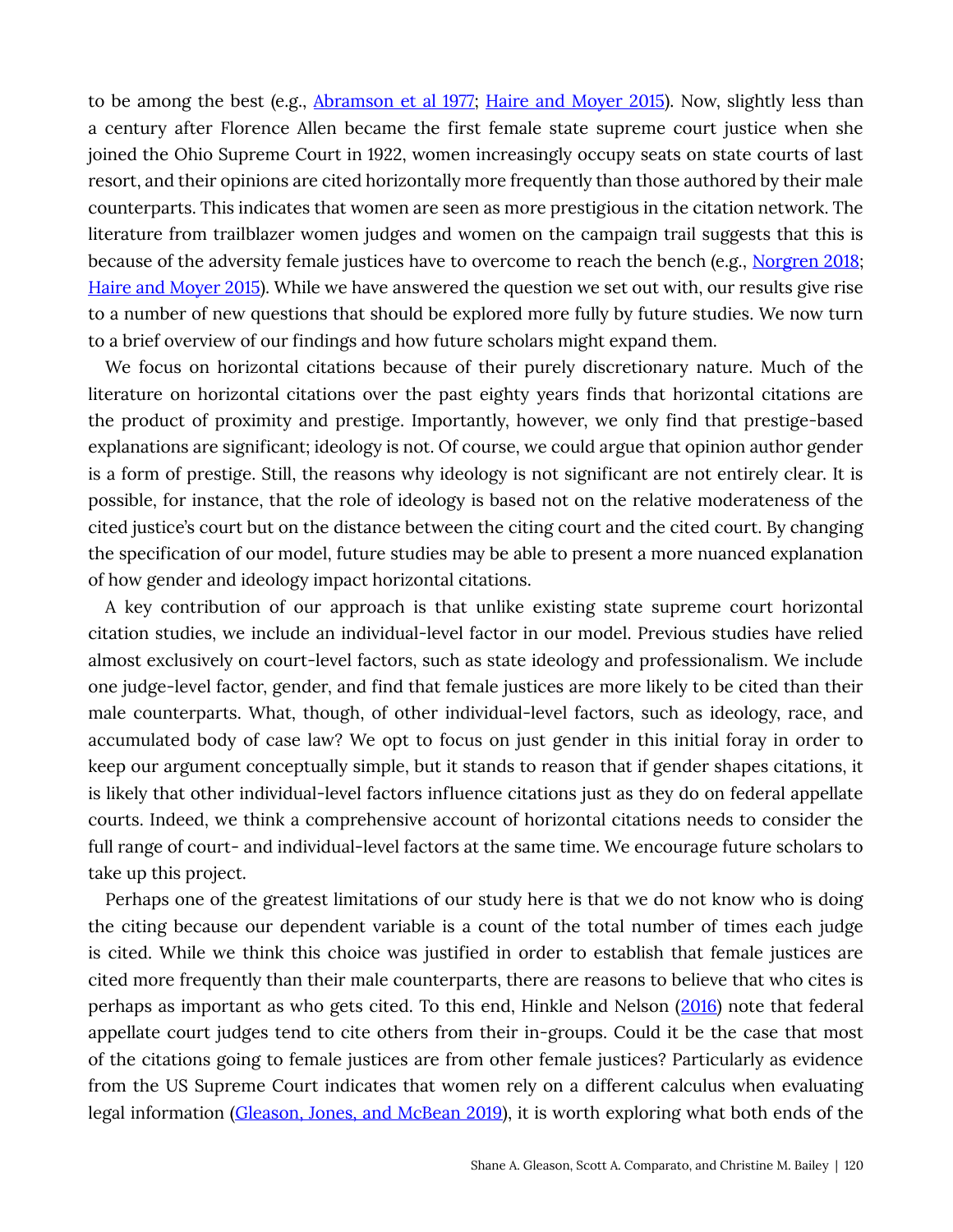citation dyad look like. This could be addressed with a dyadic model, as has often been the case in citation studies (e.g., Hinkle and Nelson 2016; Howard, Roch, and Schorpp 2017). This approach would also allow us to analyze characteristics of the case at hand, such as its salience or issue area.

Perhaps one of the greatest limits to our approach is the short time frame we employ. We explore horizontal citations made in 2010 to decisions authored between 1995 and 2009. While this approach is necessitated by the availability of data, it is important to recall the scope of available data is ever expanding, as are the statistical techniques available to researchers to explore the data. It was, after all, not that long ago that most state supreme court studies relied on the Brace, Langer, and Hall (2000) data, which in turn relied on a subsample of state supreme court cases decided between 1995 and 1999. As more data become available, we encourage future scholars to revisit this study with information from other years. In particular, it is worthwhile to look at a contemporary term such as 2019, where women hold majorities on nearly 20 percent of state supreme courts, alongside an earlier term from the 1980s or 1990s, where female justices were still relatively rare. Since a number of scholars note that female judges take on a different voice once they reach a critical mass in a given institutional context (Collins, Manning, and Carp 2010; Scheurer 2014), we suspect that the gendered context of state high courts will shape citation practices (e.g., Szmer, Christensen, and Kaheny 2015). Presumably as women occupy an increasing number of seats on a given court, the overall culture of the legal profession will become more inclusive (e.g., Kanter 1977; Kaheny, Szmer, and Sarver 2011; Kenney 2002). As such, the prestige of opinions written by women may dissipate. Of course, we leave it to future scholars to more fully explore this topic.

Finally, future scholars may gain leverage by looking at the role of gender in the opinion-writing process writ large. Murphy (1964) and Maltzman, Spriggs, and Wahlbeck (2000) note that opinion writing is the product of compromise and strategic behavior by the justices on the US Supreme Court. While we know the level of collegiality varies from one state supreme court to the next (Kritzer 2015), it is possible that a greater number of women on a given bench alters the extent to which bargaining and negotiating happens; this could extend to the horizontal citations chosen (e.g., Szmer, Christensen, and Kaheny 2015; Kaheny, Szmer, and Sarver 2011).

In this chapter, we explore horizontal citations on state supreme courts. While little has changed in scholarly accounts of horizontal citations over the past eighty years, we discuss how a relatively new feature of state benches, gender diversity, shapes horizontal citations. We find that female justices are more likely than their male peers to be cited horizontally. This is consistent with existing work that reveals that women who secure high political offices are often more qualified than men in those institutions. While our results here are exciting, they pose a number of new questions for future scholars to explore more fully.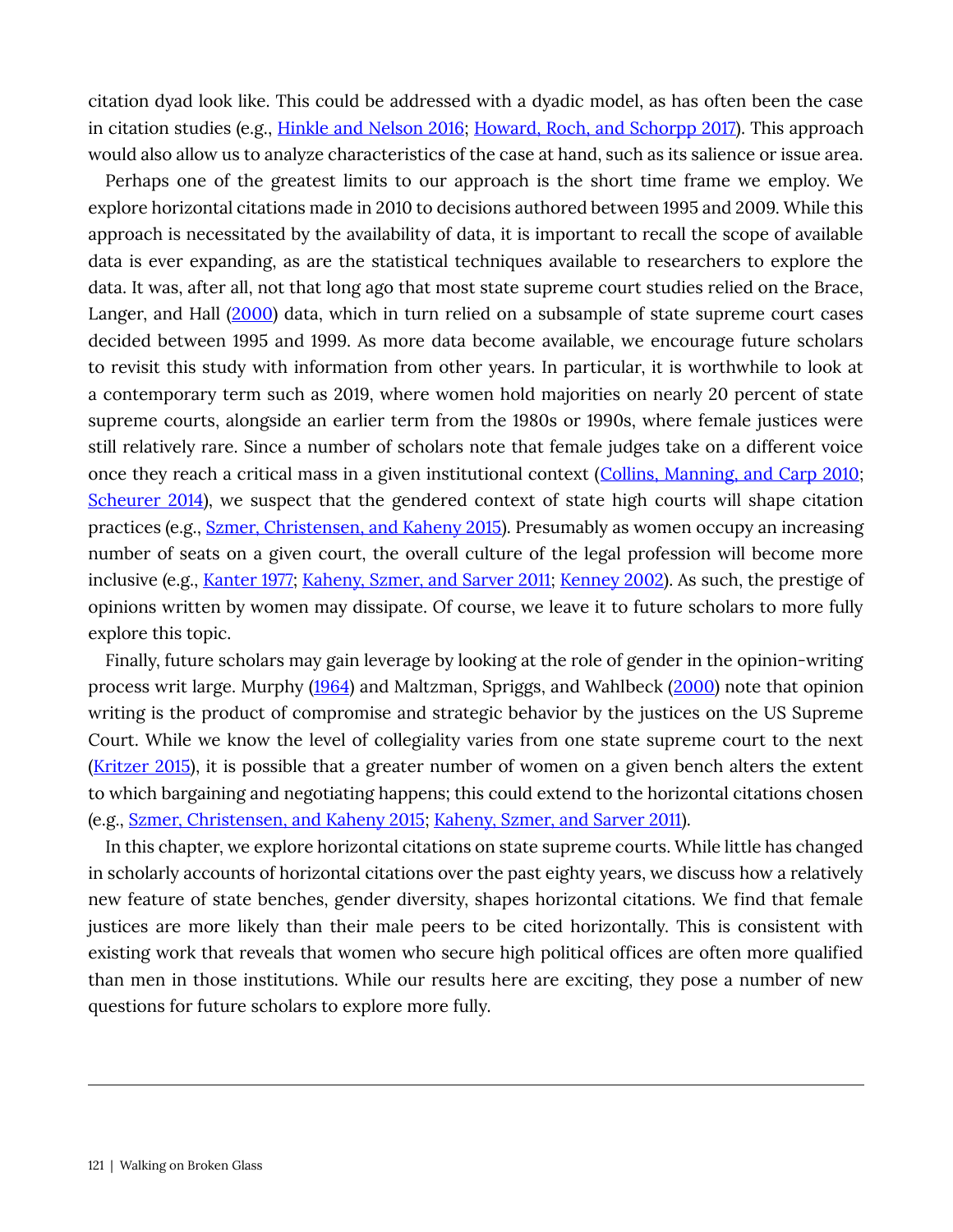## References

- Abramson, Paul R., Philip A. Goldberg, Judith H. Greenberg, and Linda M Abramson. 1977. "The Talking Platypus Phenomenon: Competency Ratings as a Function of Sex and Professional Status." Psychology of Women Quarterly. 2 (2): 114-124.
- Anderson, Robert. 2011. "Distinguishing Judges: An Empirical Ranking of Judicial Quality in the United States Courts of Appeals." Missouri Law Review. 76 (2): 315-383.
- Anzia, Sarah F., and Christopher R. Berry. 2011. "The Jackie (and Jill) Robinson Effect: Why Do Congresswomen Outperform Congressmen?" American Journal of Political Science. 55 (3): 478-493.
- Baker, Joe G. 2003. "Glass Ceilings or Sticky Floors?: A Model of High-Income Law Graduates." Journal of Labor Research. 24 (4): 695–711.
- Berry, Frances Stokes, and William D. Berry. 1990. "State Lottery Adoptions as Policy Innovations: An Event History Analysis." American Political Science Review. 84 (2): 395–415.
- Berry, William D., Evan J. Ringquist, Richard C. Fording, and Russell L. Hanson. 1998. "Measuring Citizen and Government Ideology in the American States, 1960-93." American Journal of Political Science. 41: 327-348.
- Bonneau, Chris W., and Melinda Gann-Hall. 2010. "The Battle Over Judicial Elections: Right Argument, Missed Audience': A Response to Stephen Wasby." Justice System Journal. 31 (1):  $117 - 120.$
- Boyd, Christina L., Lee Epstein, and Andrew D. Martin. 2010. "Untangling the Causal Effects of Sex on Judging." American Journal of Political Science. 54: 389–411.
- "Boyd, Christina L. 2016. "Representation on the Courts? The Effects of Trial Judges' Sex and Race." Political Research Quarterly. 69: 788-799.
- Brace, Paul, Laura Langer, and Melinda Gann-Hall. 2000. "Measuring the Preferences of State Supreme Court Judges." Journal of Politics. 62 (2): 387-413.
- Caldarone, Richard P., Brandice Canes-Wrone, and Tom S. Clark. 2009. "Partisan Labels and Democratic Accountability: An Analysis of State Supreme Court Abortion Decisions." Journal of Politics. 71: 560-73.
- Caldeira, Gregory A. 1983. "On the Reputation of State Supreme Courts." Political Behavior. 5:  $83 - 108.$
- $---$ . 1985. "The Transmission of Legal Precedent: A Study of State Supreme Courts." American Political Science Review. 79: 178-194.
- ---. 1988. "Legal Precedent: Structures of Communication between State Supreme Courts." Social Networks. 10: 29-55.
- Cann, Damon M. 2007. "Beyond Accountability and Independence: Judicial Selection and State Court Performance." Judicature. 90: 226-32.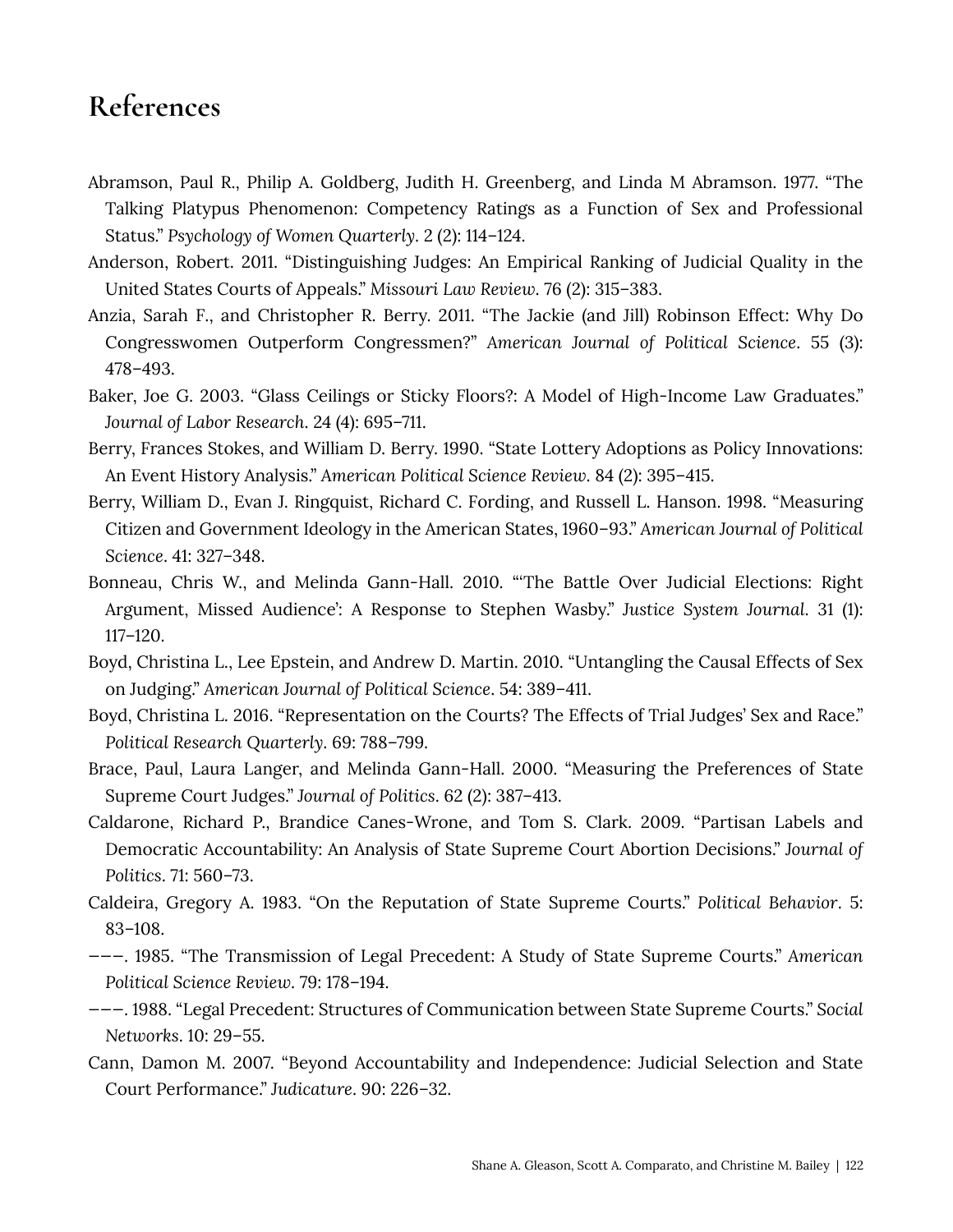- Cann, Damon M., and Jeff Yates. 2008. "Homegrown Institutional Legitimacy Assessing Citizens' Diffuse Support for State Courts." American Politics Research. 36 (2): 297-329.
- $---$ . 2016. These Estimable Courts: Understanding Public Perceptions of State Judicial Institutions and Legal Policy-Making. New York: Oxford University Press.
- Choi, Stephen J., and G. Mitu Gulati. 2008. "Bias in Judicial Citations: A Window into the Behavior of Judges?" The Journal of Legal Studies. 37: 87-130.
- Collins, Paul. M., Kenneth L. Manning, and Robert A. Carp. 2010. "Gender, Critical Mass, and Judicial Decision Making." Law & Policy. 32 (2): 260–281.
- Corley, Pamela C., Paul M. Collins, and Bryan Calvin. 2011. "Lower Court Influence on U.S. Supreme Court Opinion Content." The Journal of Politics. 73 (1): 31-44.
- Cross, Frank B. 2010. "Determinants of Citations to Supreme Court Opinions and the Remarkable Influence of Justice Scalia." Supreme Court Economic Review. 18 (1): 177–202.
- Fowler, James. H., and Sangick Jeon. 2008. "The Authority of Supreme Court Precedent." Social Networks. 30: 16-30.
- Fox, Richard L., and Jennifer L. Lawless. 2005. "To Run or Not to Run for Office: Explaining Nascent Political Ambition." American Journal of Political Science. 49: 642-659.
- Fronk, Casey. R. 2010. "The Cost of Judicial Citation: An Empirical Investigation of Citation Practices in the Federal Appellate Courts." Journal of Law, Technology, & Policy. 1: 51-90.
- Gibson, James L. 2012. Electing Judges: The Surprising Effects of Campaigning on Judicial Legitimacy. Chicago, IL: The University of Chicago Press.
- Gill, Rebecca, and Kate Eugenis. 2019. "Do Voters Prefer Women Judges?: Deconstructing the Competitive Advantage in State Supreme Court Elections." State Politics and Policy Quarterly.
- Gleason, Shane A. 2019. "Beyond Mere Presence: Gender Norms in Oral Arguments at the U.S. Supreme Court." Political Research Quarterly. XX: 1-13.
- Gleason, Shane A, and Robert M. Howard. 2015. "State Supreme Courts and Shared Networking: The Diffusion of Education Policy." The Albany Law Review. 78 (4): 1485-1511.
- Gleason, Shane A., Jennifer J. Jones, and Jessica Rae McBean. 2017. "Gender Performance in Party Brief Success." Washington University Journal of Law and Policy. 54: 89–99.
- $---$ . 2019. "The Role of Gender Norms in Judicial-Decision-Making at the U.S. Supreme Court: The Case of Male & Female Justices." American Politics Research. 47 (3): 494–529.
- Glynn, Adam N., and Maya Sen. 2015. "Identifying Judicial Empathy: Does Having Daughters Cause Judges to Rule for Women's Issues." American Journal of Political Science. 59: 37–54.
- Hall, Matthew E. K., and Jason H. Windett. 2013. "New Data on State Supreme Court Cases." State Politics and Policy Quarterly. 13 (4): 427-445.
- ---. 2015. "Understanding Political Power: Divided Government, Institutional Thickness, and the Influence of State Supreme Courts on Incarceration." Journal of Law and Courts. 3 (1): 167-191.
- Hall, Melinda Gann. 2001. "State Supreme Courts in American Democracy: Probing the Myths of Judicial Reform." American Political Science Review. 95 (2): 315-330.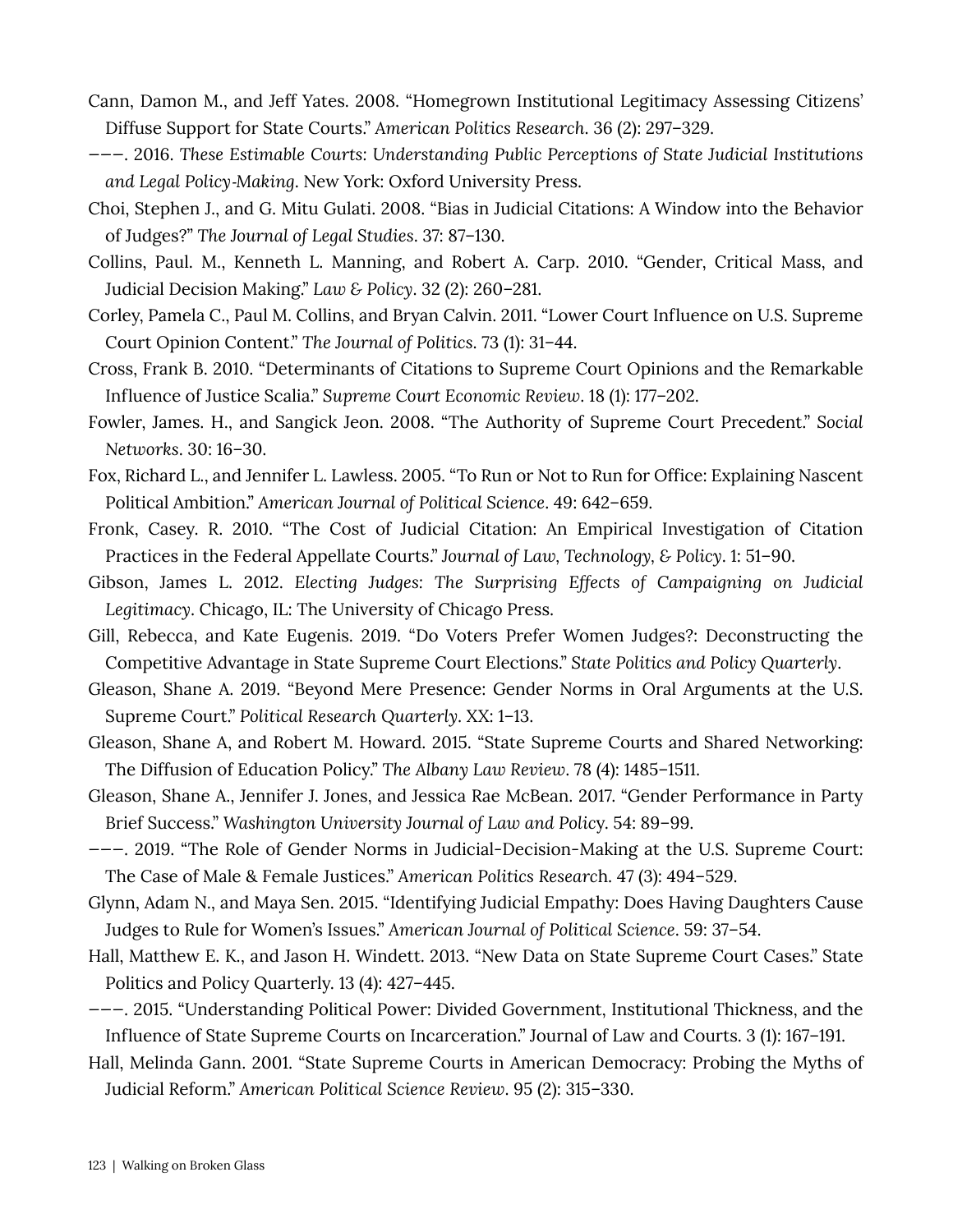- Haire, Susan B., and Laura P. Moyer. 2015. Diversity Matters: Judicial Policy Making in the U.S. Courts of Appeals. Charlottesville, VA: University of Virginia Press.
- Hansford, Thomas, and James F. Spriggs II. 2006. The Politics of Precedent on the U.S. Supreme Court. Princeton, NJ: Princeton University Press.
- Heinz, John P., Edward O. Laumann, Robert L. Nelson, and Robert H. Salisbury. 1993. The Hollow Core: Private Interests in National Policy Making. Cambridge, MA. Harvard University Press.
- Hinkle, Rachel K., and Michael J. Nelson. 2016. "The Transmission of Legal Precedent Among State Supreme Courts in the 21st Century." State Politics & Policy Quarterly. 16 (4): 391-410.
- Howard, Robert M., Christine H. Roch, and Susanne Schorpp. 2017. "The Diffusion of the Constitution: Emulation and Adoption of State Court Ordered Education Finance." Law and Policy. 39 (2): 142-169.
- Jones, Jennifer J. 2016. "Talk 'Like a Man': The Linguistic Styles of Hillary Clinton, 1992-2013." Perspectives on Politics. 14: 625–642.
- Kaheny, Erin B., John J. Szmer, and Tammy A. Sarver. 2011. "Women Lawyers Before the Supreme Court of Canada." Canadian Journal of Political Science. 44 (1): 83-109.
- Kane, Jenna Becker. 2017. "Lobbying Justice(s)?: Exploring the Nature of Amici Influence in State Supreme Court Decision Making." State Politics and Policy Quarterly. 17 (3): 251–274.
- ---. 2018. "Informational Need, Institutional Capacity, and Court Receptivity: Interest Groups and Amicus Curiae in State High Courts." Political Research Quarterly. 71 (1): 881-894.
- Kanter, Rosabeth Moss. 1977. "Some Effects of Proportions on Group Life: Skewed Sex Ratios and Response to Token Women." American Journal of Sociology. 82 (5): 965–990.
- Kenney, Sally J. 2002. "Breaking the Silence: Gender Mainstreaming and the Composition of the European Court of Justice." Feminist Legal Studies. 10: 257–270.
- Klein, David, and Darby Morrisroe. 1999. "The Prestige and Influence of Individual Judges on the U.S. Courts of Appeals." Journal of Legal Studies. 28: 371–391.
- Kritzer, Herbert M. 2007. "Law is the Mere Continuation of Politics by Different Means: American Judicial Selection in the Twenty-First Century." DePaul Law Review. 56: 423-68.
- ---. 2015. Justices on the Ballot: Continuity and Change In State Supreme Court Elections. New York: Cambridge University Press.
- Landes, William M., Lawrence L. Lessig, and Michael E. Solimine. 1998. "Judicial Influence: A Citation Analysis of Federal Courts of Appeals Judges." The Journal of Legal Studies. 27 (2):  $271 - 332.$
- Maltzman, Forrest, James F. Spriggs II, and Paul J. Wahlbeck. 2000. Crafting Law on the Supreme Court: The Collegial Game. New York: Cambridge University Press.
- Merryman, John Henry. 1954. "The Authority of Authority: What the California Supreme Court Cited in 1950." Stanford Law Review. 6 (4): 613-673.
- Milyo, Jeffrey, and Samantha Schosberg. 2000. "Gender Bias and Selection Bias in House Elections." Public Choice. 105 (1-2): 41-59.
- Mott, Rodney. 1936. "Judicial Influence." American Political Science Review. 30: 295-315.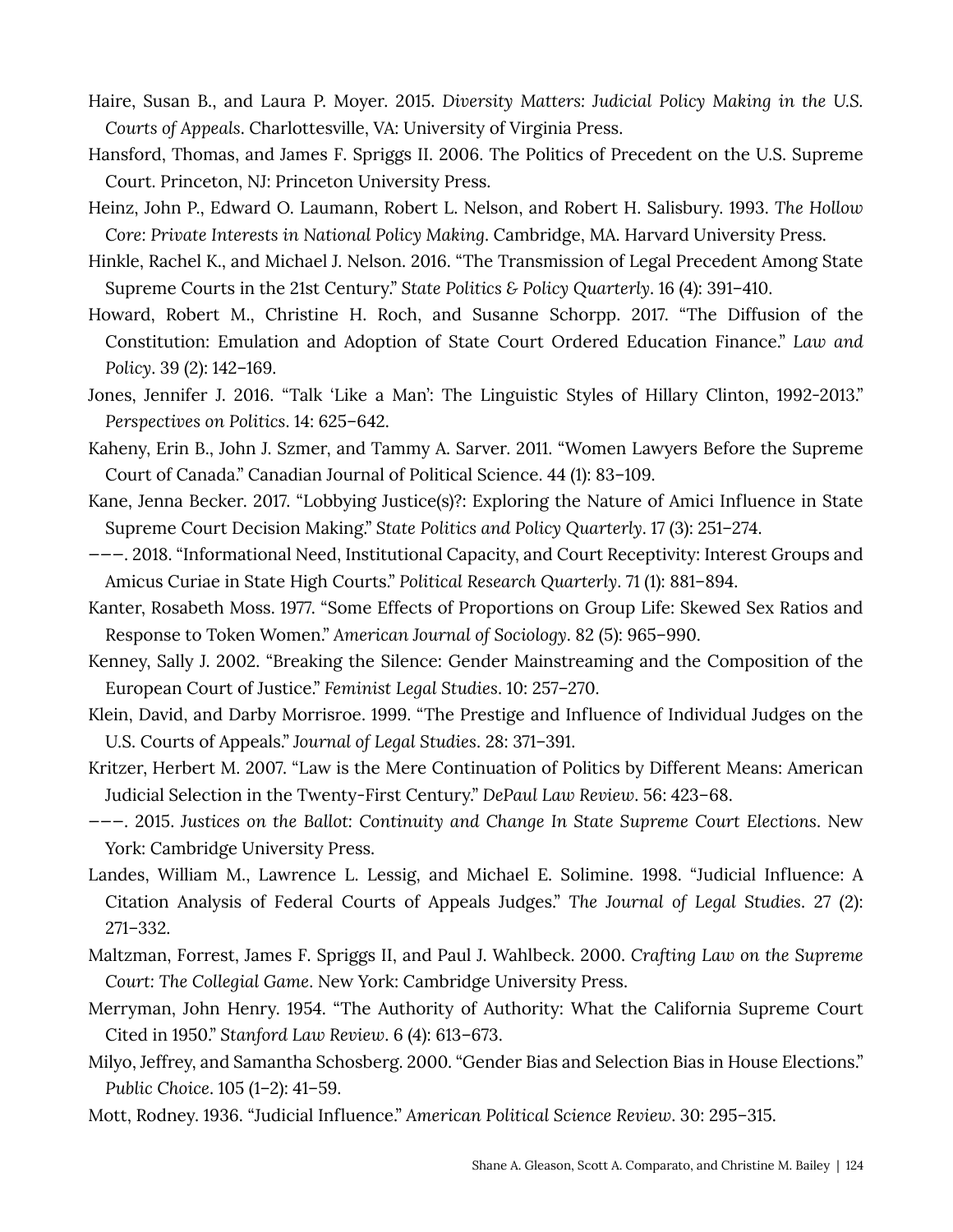Murphy, Walter F. 1964. Elements of Judicial Strategy. Chicago, IL: University of Chicago Press.

Nelson, Michael J., Rachel Paine Caufield, and Andrew D. Martin. 2013. "OH, MI: A Note on Empirical Examinations of Judicial Elections." State Politics and Policy Quarterly. 13 (4): 495–511.

Niven, David, Alexis Straka, and Anwar Mhajne. 2019. "Who Reveals, Who Conceals?: Candidate Gender and Policy Transparency." Political Research Quarterly. XX: 1-13.

Norgren, Jill. 2018. Stories from Trailblazing Women Lawyers. New York: New York University Press. Pearson, Kathryn, and Erin McGhee. 2013. "What it Takes to Win: Questioning 'Gender Neutral'

Outcomes in U.S. House Elections." Politics and Gender. 9 (4): 439–462.

Rhode, David L. 1994. "Gender and Professional Roles." Fordham Law Review. 63: 39-72.

Ritter, Ken. 2019. "Nevada Joins States With Female Majority on High Court." The Associated Press. January 11. https://www.apnews.com/28940d6ef89f4b01af62a800a85d94bd.

Scheurer, Katherine Felix. 2014. "Gender and Voting Decisions in the U.S. Court of Appeals: Testing Critical Mass Theory." Journal of Women, Politics, & Policy. 35: 31-54.

Segal, Jeffrey A., and Harold J. Spaeth, H. 2002. The Supreme Court and the Attitudinal Model Revisited. New York: Cambridge University Press.

Shapiro, Martin. 1965. "Stability and Change in Judicial Decision-Making: Incrementalism or Stare Decisis?" Law in Transition Quarterly. 2: 134-157.

---. 1970. "Decentralized Decision-Making in the Law of Torts." In Political Decision-Making, ed. Sydney S. Ulmer, 44-75. New York: Van Nostrand.

Slotnick, Eliot, Sara Schiavoni, and Sheldon Goldman. 2017. "Obama's Judicial Legacy." Journal of Law and Courts. 5 (2): 363-422.

Songer, Donald R., Sue Davis, and Susan Haire. 1994. "A Reappraisal of Diversification in the Federal Courts: Gender Effects in the Courts of Appeals." Journal of Politics. 56 (2): 425-439.

Sotomayor, Sonia. 2002. "A Latina Judge's Voice." Berkeley La Raza Law Journal. 13 (1): 87-94.

---. 2013. My Beloved World. New York: Alfred A. Knopf.

Squire, Peverill. 2008. "Measuring the Professionalism of State Courts of Last Resort." State Politics and Policy Quarterly. 8 (3): 223-238.

Szmer, John J., Tammy A. Sarver, Erin B. Kaheny. 2010. "Have We Come a Long Way, Baby?: The Influence of Attorney Gender on Supreme Court Decision Making." Politics & Gender. 6: 1-36.

Szmer, John, Robert K. Christensen, and Erin B. Kaheny. 2015. "Gender, Race, and Dissensus on State Supreme Courts." Social Science Quarterly. 96: 553–575.

Teele, Dawn. L., Joshua Kalaa, and Frances McCall Rosenbluth. 2018. "The Ties that Bind: Social Roles and Women's Underrepresentation in Politics." American Political Science Review. 112 (3):  $525 - 541.$ 

Walker, Jack W. Jr. 1969. "The Diffusion of Innovations among the American States." American Political Science Review. 63: 880-99.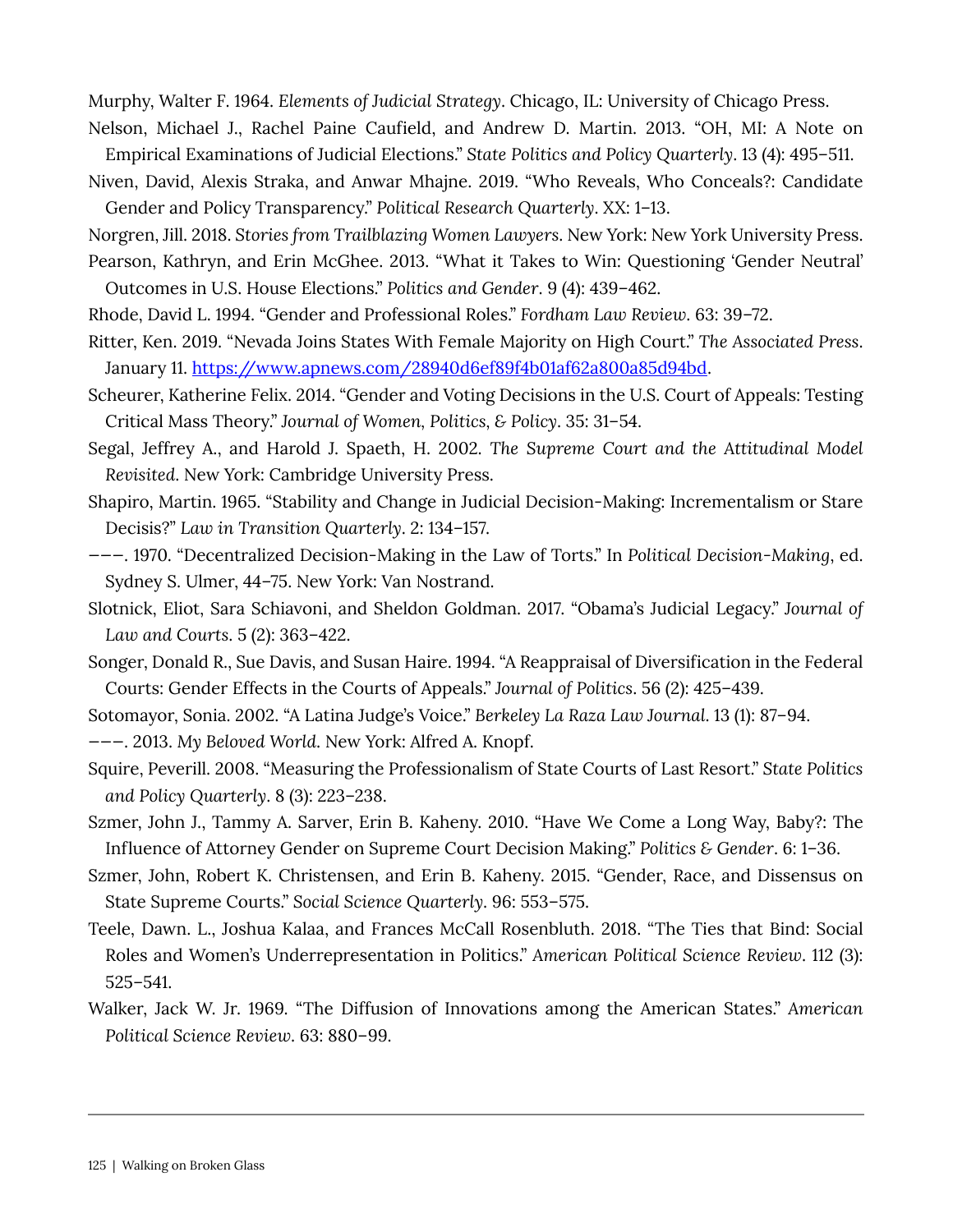# **Class Activity**

- 1. What is precedent? How is precedent transferred throughout the court system? How do justices choose which precedent to use and which precedent to ignore when crafting opinions?
- 2. What is the relative merit of horizontal citations? Are there any problems with a state supreme court turning to a court or justice that is in no way accountable to the voters in the citing state? Why should any state turn to another state for citations when the only court that has legal authority over them is the US Supreme Court?
- 3. The authors find that women are cited more frequently because of the difficult path to the bench they experience. Can you think of any other institutions (political or otherwise) or social interactions where this might be the case? Might this effect manifest with different identities beyond gender?
- 4. The chapter discusses gender-based differences (in both experience and treatment) of women in legal and political professions. Provide an example of a gender-based difference of a female attorney. Provide an example of a gender-based difference of a female politician.
- 5. What is judicial prestige? What factors contribute to judicial prestige? How might this effect horizontal citations?
- 6. What is judicial proximity? Why might a court or a judge want to cite someone "like them" in horizontal citations? Where else might we see this in judicial behavior or political science writ large?
- 7. Analysis of the data revealed that very few of the cases that are generated by the courts every year eventually become horizontal citations. Does gender play a role when a justice decides to use a horizontal citation? Do you suppose the justices are intentionally choosing to cite opinions crafted by women or might this operate at a more subconscious level?
- 8. The authors used male and female pronouns on state websites in order to code for the justice's gender. Is this the best way to establish the gender of a state supreme court judge? Are there any potential problems with coding a justice's gender in this manner? Why do you suppose the authors opted for this approach?
- 9. What are Berry et al. scores? How did the authors use these scores in their analysis? Is this the most effective way to measure state political ideology? Can you think of other ways to measure state political ideology?
- 10. While the results of statistical models are the same no matter who puts them together, the structure of the model may be different based on who is building it. Two of the three authors are men. Both Gleason and Comparato are men. Bailey is a woman. Is it possible that the authors' lived experiences of gender shaped the research question and the structure of the chapter? How might this chapter have been different if all three authors were men? If two of the three authors were women? If all of the authors were women? Gleason, a male,